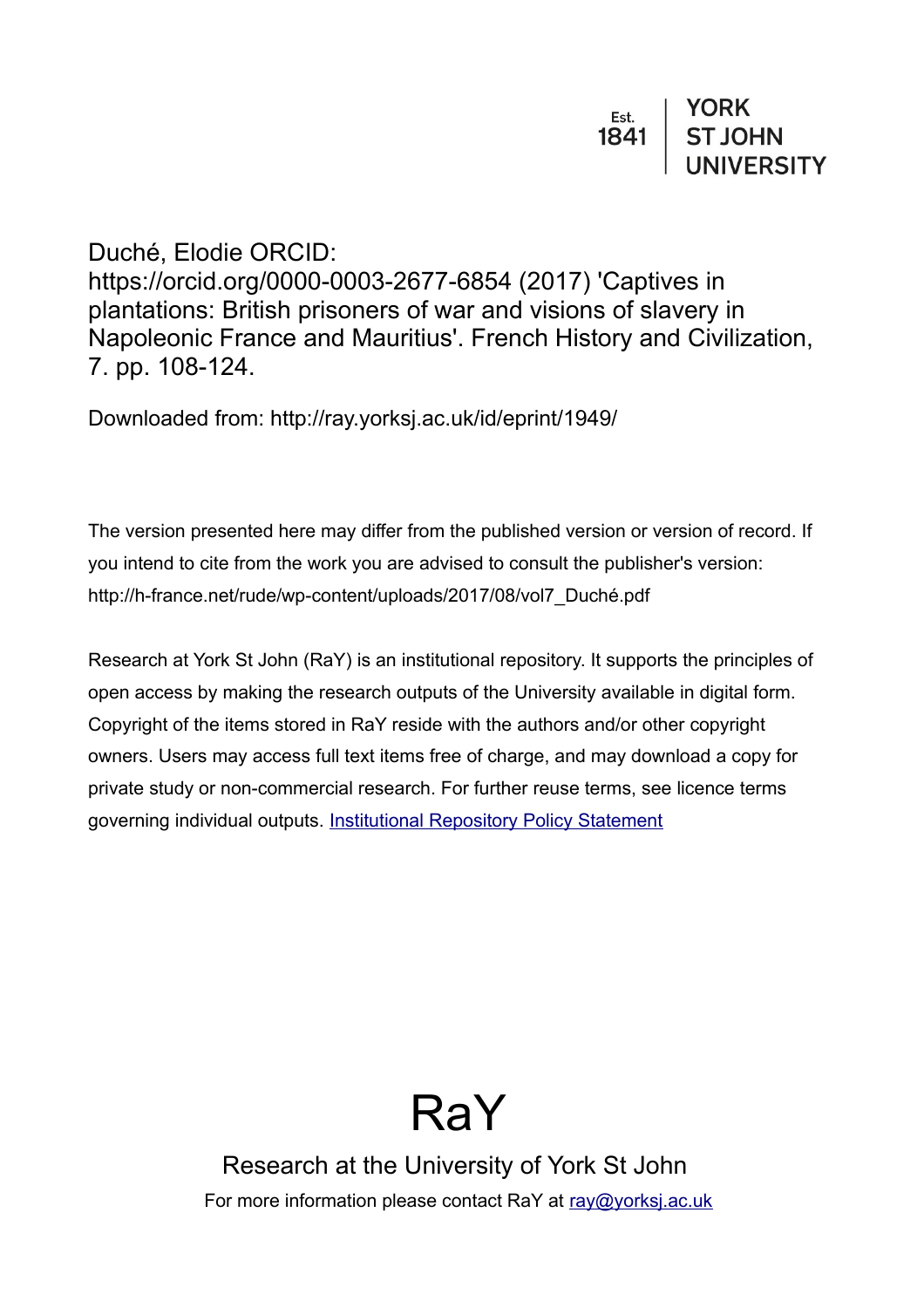## **Captives in Plantations: British Prisoners of War and Visions of Slavery in Napoleonic France and Mauritius**

### *Elodie Duché*

In 1811, a group of British prisoners of war in Longwy wrote a petition to William Wilberforce, asking him to consider their captivity in France as a distress "worse" than slavery. In their attempt to convince the abolitionist movement, which had recently outlawed the British slave trade, the captives claimed that:

> It is true we are not slaves; yet, all things considered, our case is worse. May we entreat you, worthy Sir, to use any means which may appear to you consistent with prudence, to complete our joint wishes …; and if successful, you will render the greatest service to your countrymen, who are languishing in misery, almost without hope.<sup>[1](#page-1-0)</sup>

These "joint wishes" were those of alleviating "the distressed" and ending forms of coerced mobility, which were not equated in the plea of prisoners. Rather, slavery and war captivity in France were placed in competition: contending miseries at a time when perceptions of the validity of the slave trade had upended across the Channel. Indeed, the Act of 1807 was concomitant with Napoleon's decision to reinstate chattel slavery in the French empire.

**.** 

<span id="page-1-0"></span>Elodie Duché received a PhD in History from the University of Warwick in 2015 and is currently Lecturer in Modern British and European History at York St John University, UK. Her work has so far focused on the transnational and global experiences of British prisoners of war in Napoleonic France, and has recently appeared in Beaupré, Nicolas and Rance, Karine, eds. 2016. *Arrachés et déplacés. Réfugiés politiques, prisonniers de guerre, déportés 1789-1918*. Clermont-Ferrand. She has also published on the transnational financial and charity networks created by these prisoners, their marital ties in detention, along with the texts they penned about their captivity. She is currently preparing a book manuscript for publication, drawing on her postdoctoral work as Alan Pearsall Junior Research Fellow at the Institute of Historical Research, University of London.

The author wishes to acknowledge the generous support of the Association of Commonwealth Universities (ACU) for awarding her an Early Career Research Fellowship, which assisted in the preparation of this article at the University of Western Sydney. The author also wishes to thank Simon Burrows, Julie Kalman, as well as the two anonymous reviewers, for their support and helpful suggestions.

<sup>1</sup> The petition to Wilberforce was mediated by a civilian prisoner named Greenaway in Verdun. See Story, *A Journal Kept in France,* 98-9.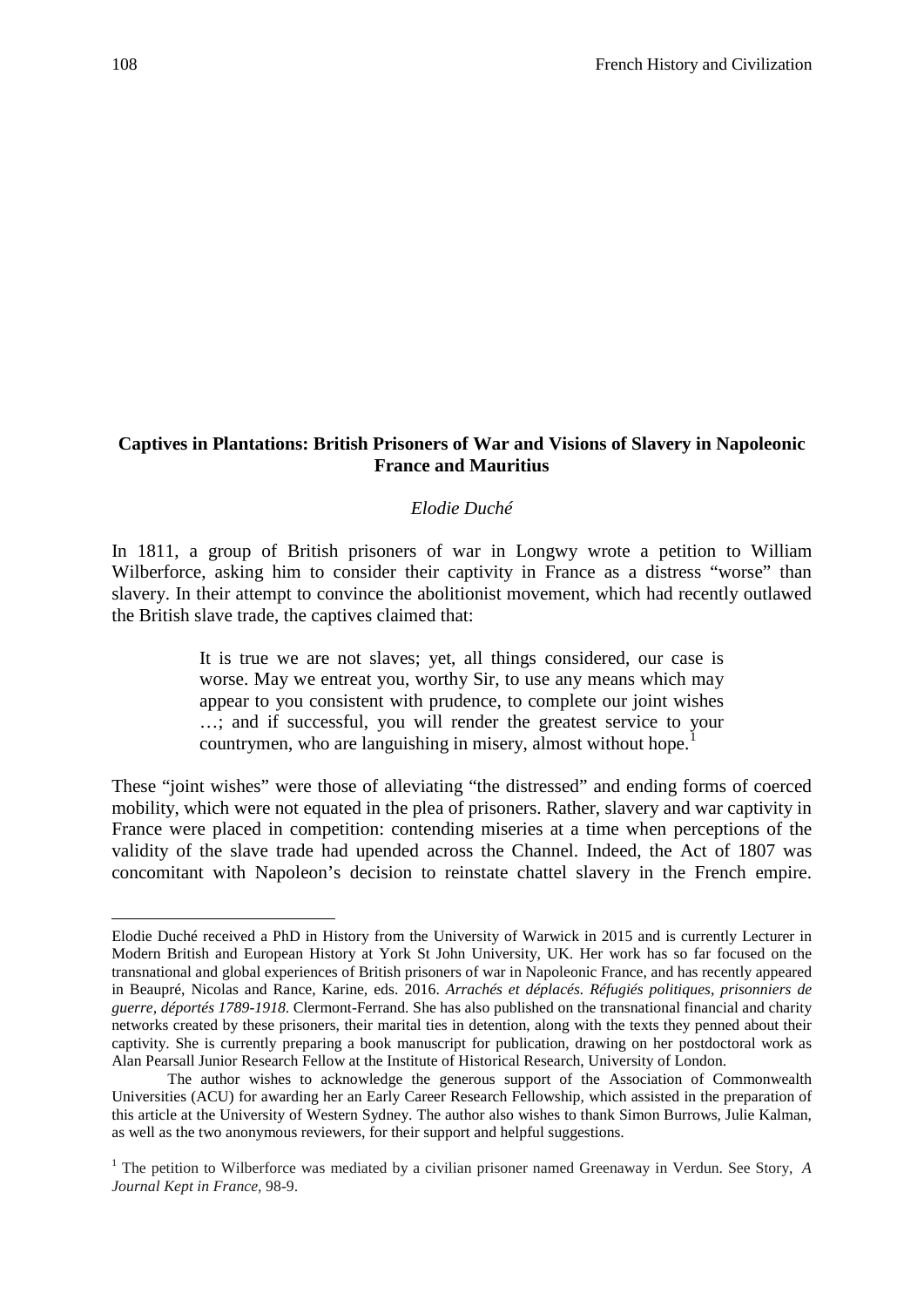British prisoners therefore located themselves within shifting imperial ideologies, redefining the contours of citizenship, liberty and race in both France and Britain.<sup>[2](#page-2-0)</sup>

The hierarchy of distress claimed by these British detainees makes the twenty-firstcentury reader recoil, by both conflating different systems of coercion and demeaning the horrific cruelty exercised against African slaves during the period. Yet, as the recent work of Svrividhya Swaminathan and Adam Beach has shown, these seemingly toxic amalgamations raise interesting questions about the meanings of slavery for eighteenth-century observers, writers and readers, the complexities of which remain to be fully disentangled.<sup>[3](#page-2-1)</sup> How did Napoleonic war captives conceptualize slavery? What was the purpose of associating their plight to that of a race-based system? Were these views forged in contact with the French, their plantations and libraries; or was it an affective trope to elicit charitable aid in Britain? Were captives and their readers conscious of these influences? And to what extent did imaginings of slavery frame their experience: in other words, was slavery a mere literary metaphor or a broader cultural prism though which prisoners constructed their seclusion in France?

In Britain, Wilberforce's response to the petition penned in Longwy did not echo the prisoners' language, and realigned captivity with its traditional diplomatic discourse, suggesting a potential "cartel for the exchange of prisoners" to be discussed in the House of Commons.[4](#page-2-2) Yet, amongst the sixteen thousand British prisoners detained in France, a significant portion had narrated, and continued to narrate their experience in relation to slavery and French colonialism. In this paper, I would like to explore this phenomenon further, by first looking at the prisoners' references to slavery in letters, memoirs, plays and poems to explore the role of such analogies and assess whether captivity in France altered their views on the trade, particularly as they were lacking familiar means of information, primarily British newspapers. [5](#page-2-3) These references have something to tell us about the global nature of their experience in mainland France, as much as their encounters with French colonial systems in outposts such as Mauritius (then known as *Île de France*). This island will provide a case study to then investigate the transnational contacts that led these imaginations to flourish in French "prison depots," where British captives witnessed French imperialism in various forms, from afar or from within, between 1803 and 1814. The last section will consider how French authors reflected on the place of prisoners of war in French society, and their efforts to compare the rights and duties of slaves, with those of war captives. The paper will conclude on a comparative note, by evoking the dilemma French prisoners of war met in portraying their conditions as being equally akin to slavery during the conflict.

*Rethinking 'Coerced Mobility' during the Napoleonic Wars*

<span id="page-2-0"></span><sup>&</sup>lt;sup>2</sup> Recent studies have explored the ambivalent restoration of slavery during the First French Empire, and the limitations of its suspension during the Revolution in the Atlantic and Indian oceans. See, amongst others, Branda and Lentz, *Napoléon, l'esclavage et les colonies*. Regent, *Esclavage, métissage, liberté*. Serna, "République des droits naturels selon 'Théophile Mandar'," 135-160. Crouin, "Fêtes en faveur de l'abolition de l'esclavage en France," 55-77. Girard, *The Slaves who Defeated Napoléon*. Gainot, "Elzéar Morénas en Inde," 89-113.<br>
<sup>3</sup> Swaminathan and Beach (eds), *Invoking slavery*.<br>
<sup>4</sup> Story, *A Journal Kept in France*, 99.<br>
<sup>5</sup> British prisoners in France did follow the debates about the abolition through French newspap

<span id="page-2-1"></span>

<span id="page-2-2"></span>

<span id="page-2-3"></span>an opinion on the subject in detention, as evidenced by the manuscript diaries of a civilian captive named Revd. Maude in Verdun, who wrote on 26 June 1806: "The new Administration it appears are resolved to abolish the African slave trade, and Mr Fox will bring a bill into Parliament next session to that effect. This will affect great luster and credit on the new ministry and on the country, it will be a striking act of justice and of humanity – but it is in my opinion very problematical, if it will turn out a political measure – time will prove it – but I think our colonies will suffer." Queen's College Library, Oxford, GB/NNAF/P144289, John Barnabas Maude, 'Journal', 1802-14, IV, Journal to December 1807.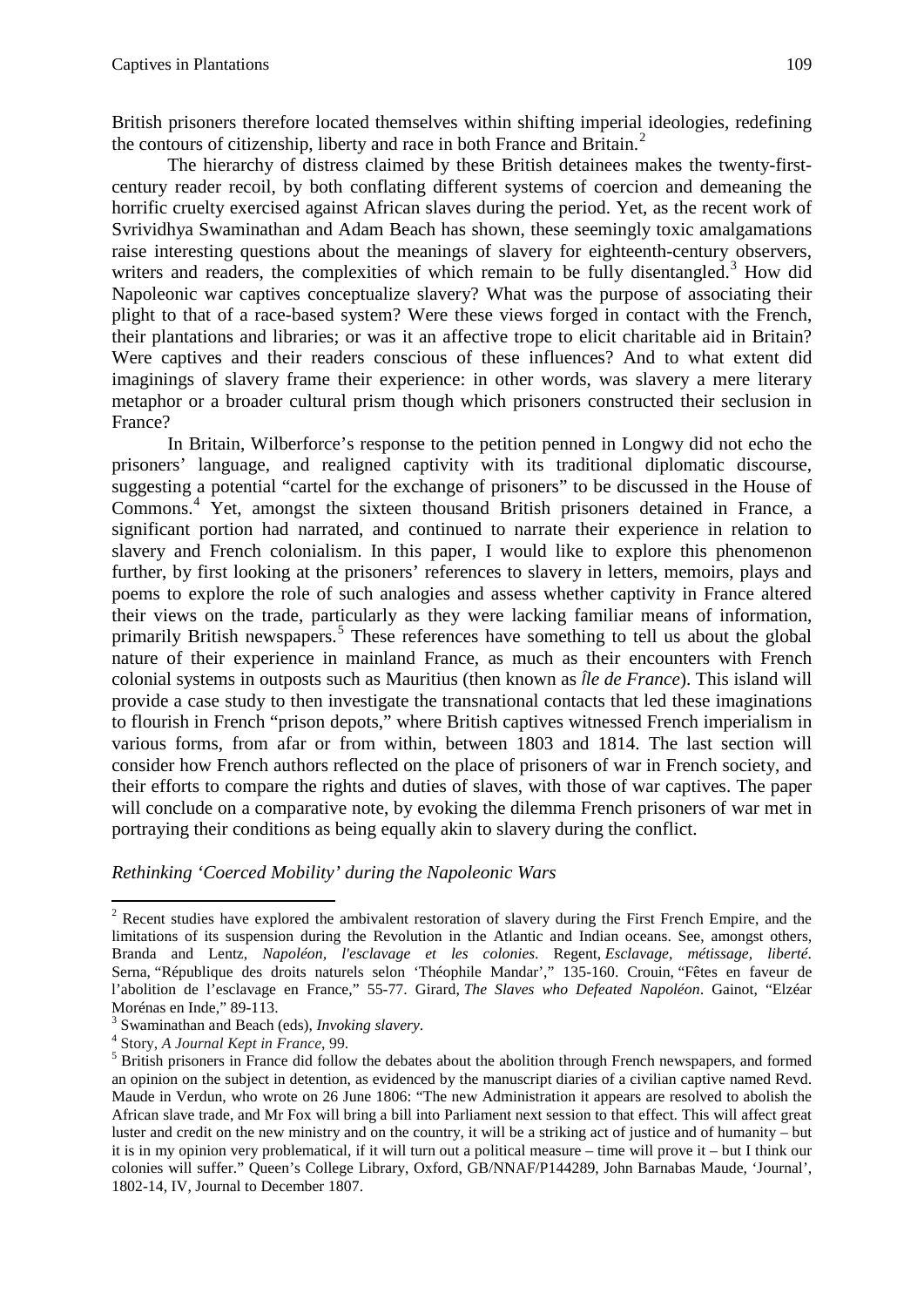Slavery permeated the world and the words of war captives during the Napoleonic conflicts. It was not conceived as a coherent reality, or a colonial plight from afar. Rather, British prisoners in France placed themselves at the epicentre of mutifaceted slave systems—particularly the transatlantic slave trade, but also Ottoman and Roman practices of enslavement. This made their experience both transnational and global in nature, a phenomenon that has so far been overlooked by historians of the conflict. Indeed, several scholars of military history, including maritime historian Michael Lewis in the 1960s, have taken the discourse of these prisoners at face value and uncritically validated the claim that "prisoner of war equals slave."<sup>[6](#page-3-0)</sup> This has fed into a partisan joust across the Channel, aiming at establishing which prisoners had been treated the worst, the French or the British, during these wars.<sup>[7](#page-3-1)</sup> This binary approach is problematic, and does not allow us to appreciate how the empire, colonial readings, and the global voyages these prisoners embarked upon framed their experience and their narrations of reclusion.

Why is this a significant point to make? First of all, it is important to stress that war captives are the subject of new scholarly interest.<sup>[8](#page-3-2)</sup> Conducted on a variety of conceptual fronts, these emerging POW studies are, however, often fettered to the twentieth century, and very rarely consider the intersection of various modes of coercion: the contacts war prisoners might have had with slaves, convicts, coolies and colonised Others. Some historians, such as Linda Colley, have nevertheless paved the way for such perspective in the eighteenth century. Her book *Captives* has shown that British settlers experienced various forms of captivity, in Northern Africa and India, and how this crystallised their perceptions of non-Christian populations. [9](#page-3-3) Yet, she often reduces war captivity to what Nabil Matar terms "*corpus captivitus*:" as merely illustrative of domestic trends transposed, adjusted and revived abroad, or as a lens through which historians can capture perceptions of the Other.<sup>[10](#page-3-4)</sup> In this paper, I would like to offer a different reading, and explore what post-colonial theorists term the "contact zone" of captivity.<sup>[11](#page-3-5)</sup> Prisoners of the Napoleonic conflicts not only reflected but actively shaped transimperial links, movements and ideas during the period as they entered in contacts with captors, slave merchants, slave-owners, slaves, and free people of colour--- in person and in writing. By highlighting the colonial nature of their experience, I am not suggesting that British prisoners in France were "white slaves."<sup>[12](#page-3-6)</sup> Rather, I want to

<span id="page-3-0"></span><sup>&</sup>lt;sup>6</sup> "Le prisonnier est toujours "esclave" de son vainqueur, et doit subir sa loi." Houmeau, "Les Prisonniers Britanniques de Napoléon  $1<sup>er</sup>$ , 1803-1814," 40-2, 56, 163.

<span id="page-3-1"></span>Partisan perspectives have strongly colored debates about late eighteenth-century detention. Charles Ruellan insisted that "prisoners of war have always been well-treated in France," whilst Didier Houmeau has contrasted captivity in Napoleonic France with the xenophobic mistreatments perpetrated against the French in Britain during the Revolution. Dual narratives between sufferers and perpetrators of imprisonment led many historians to embody nations competing for the most humanitarian gestures. Such partisan discourses are, however, not specific to the Napoleonic conflicts. Heather Jones noted the same tensions in her study of captivity during WW1. See Ruellan, "Prisonniers de Guerre Français et Anglais au XVIIIe Siècle," 646. Houmeau, "Les Prisonniers Britanniques de Napoléon 1<sup>er</sup>," 13. Lewis, *Napoleon's British captives*, 15, 18, 202-54. See also Chamberlain, *Hell Upon Water*. Fraser, *Napoleon the Gaoler*. Goldworth Alger, *Napoleon's British Visitors and* 

<span id="page-3-2"></span><sup>&</sup>lt;sup>8</sup> They form a flourishing field of study, often referred to as the Prisoner of War (POW) studies: an interdisciplinary field that Grace Huxford and I have been trying to capture through the creation of the POW Network, which now gathers around sixty scholars in Europe, North America, Australia and South Africa. For more information, see the POW Network website at: https://powstudiesnetwork.wordpress.com/<br>
<sup>9</sup> Colley, "The Captivity Narrative," 199-217. Colley, "Going Native, Telling Tales," 170-93. Colley, *Captives*.<br>
<sup>10</sup> Matar, "

<span id="page-3-3"></span>

<span id="page-3-4"></span>

<span id="page-3-6"></span><span id="page-3-5"></span>eighteenth and nineteenth centuries, and its relationship with the anti-slavery movement and other forms of reform movements led and supported by working classes. See, amongst others, Beckles, "The Concept of 'White Slavery'," 572-83. Davis, *Christian Slaves, Muslim Masters*.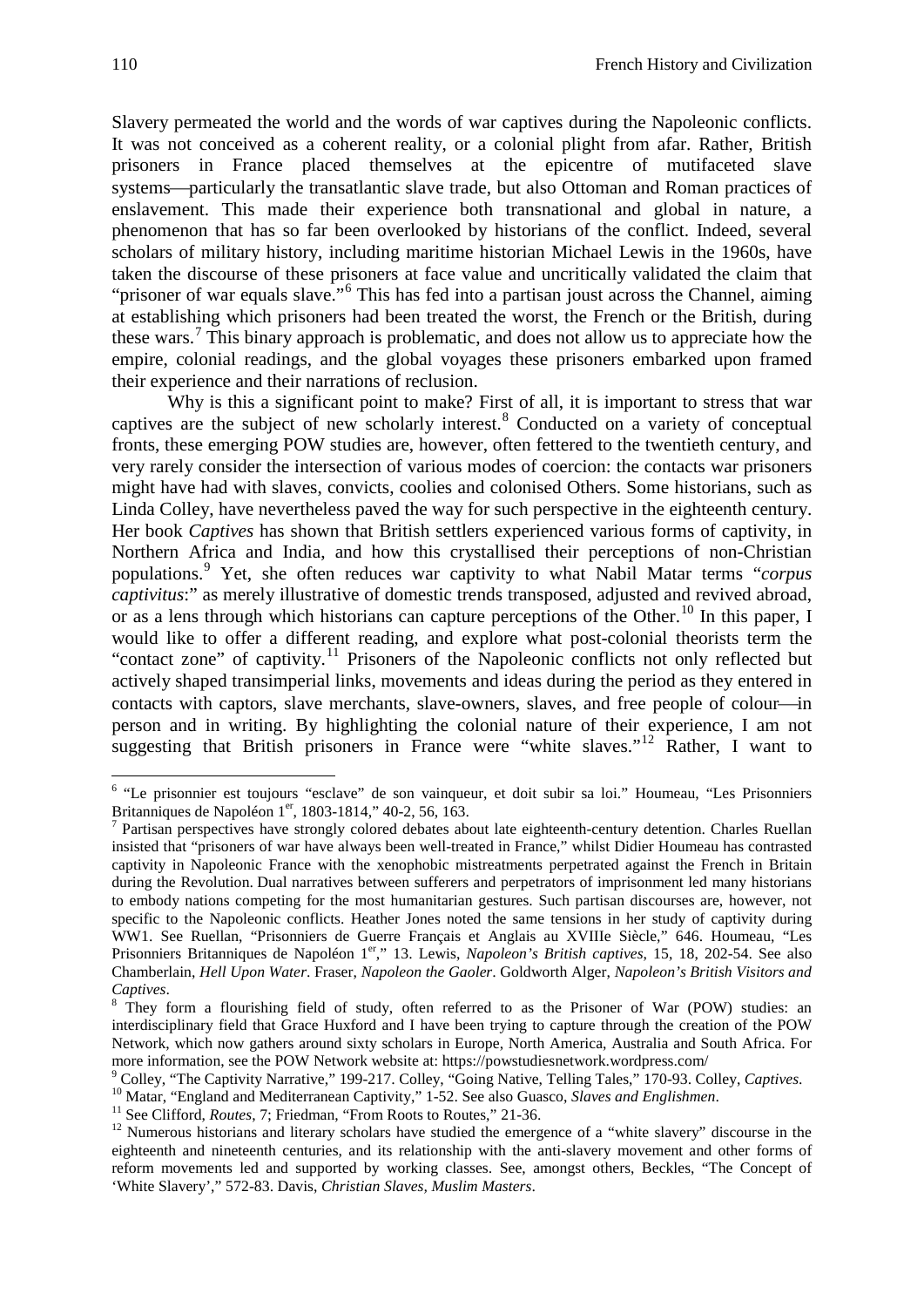investigate how war captivity formed a liminal transimperial nexus, where French and British colonial systems intersected, and where attitudes to slavery and the slave trade were negotiated and reimagined.

This perspective also aims to relocate coercion within the complex movements generated by the Napoleonic conflicts. As recent studies in carceral geography have shown, the "mobilities turn," which gained momentum in the 1990s, "has tended to draw a connection between mobility, autonomy, and freedom, and in so doing has inadequately explored and theorized coerced mobility."<sup>[13](#page-4-0)</sup> Geographers have suggested a reappraisal of the diverse constraints underpinning migration. As Dominique Moran argues, not only access to mobility, but exclusion from it, and mobility itself are to be considered as instruments of discipline. According to her, "coerced mobility" can become a useful analytical tool to study power dynamics, when defined broadly as 'forced' movements modulated by "the production of subjects with a greater or lesser degree of coercion or agency."[14](#page-4-1) By rethinking this concept as a spectrum, her work has greatly complicated common visions of volition expressed in transit, along with assumptions that prisons are sedentary sites. Too often, prisons are seen as the epitomy of fixity, the endpoint of previous movements. By questioning this assumption, her work has provided us with an exciting theoretical canvass that can help to highlight the connections between various forms of enforced journeys around the globe during the Napoleonic Wars. By looking at slavery metaphors in the writings of British captives and their contacts with French imperialism in plantations, this paper draws upon these theories to stress the importance of various constrained voyages in experiences of prison life during the period. Not only was captivity perceived through the lens of past travels and visions of slave trades, but journeying itself—being transferred *en masse*, or marched from *dépot* to *dépot*, from fortresses to parole prisons, from cafés to plantations—formed an essential part of the carceral system deployed by the French State to hold captured civilians and servicemen in mainland France and overseas possessions. Overall, various perceptions and encounters of coerced mobility coalesced in war captivity, which perhaps explains the emergence of a trope in prisoner of war writings, namely that of the prison "slaves."

#### *A Multifaceted Metaphor: The Language of Prison "Slaves" in Napoleonic France*

Napoleon's 16,000 British prisoners initially comprised 400 civilian tourists and merchants captured, with their family and servants, during the mass arrest of May 1803—known as the  $2<sup>nd</sup>$  Prairial decree—which concluded the brief of Peace of Amiens, reached between the two countries after the Revolutionary Wars. These civilians were detained in a dozen outposts mainly in northern and eastern France, but also in colonies, where they were rapidly joined by a surge of naval servicemen. The conditions and spaces of their seclusion varied, depending on their social and family status. Men "accompanied by their families" and officers were detained on parole—a word of honor enabling them to lodge amongst the inhabitants, work in shops and to circulate within a perimeter of two leagues. Common sailors, soldiers and later servants were relegated to fortresses such as those of Longwy, Valenciennes, Arras, Givet, Besançon or Metz, and confined within military barracks-a sternness only assuaged by the permission to trade with the locals outside the walls on market days. [15](#page-4-2) Tentative absconders were sequestered temporarily and more severely in the basement of the Bitche citadel, with limited access to natural light and a bed of straw. This classification is nevertheless reductive, as captives were always in transit. Prison "depots"

<span id="page-4-2"></span><span id="page-4-1"></span>

<span id="page-4-0"></span><sup>&</sup>lt;sup>13</sup> Moran, Piacentini and Pallot, "Disciplined Mobility and Carceral Geography," 446-460.<br><sup>14</sup> See also Turner and Peters (eds), *Carceral Mobilities*.<br><sup>15</sup> Amongst the common sailors and soldiers confined in fortresses permission to reside on parole in the vicinity of the depot. Local administrators delivered such favors on an individual basis. See, for instance, Gabrielson, "The British Prisoner of War School of Navigation," 7-41.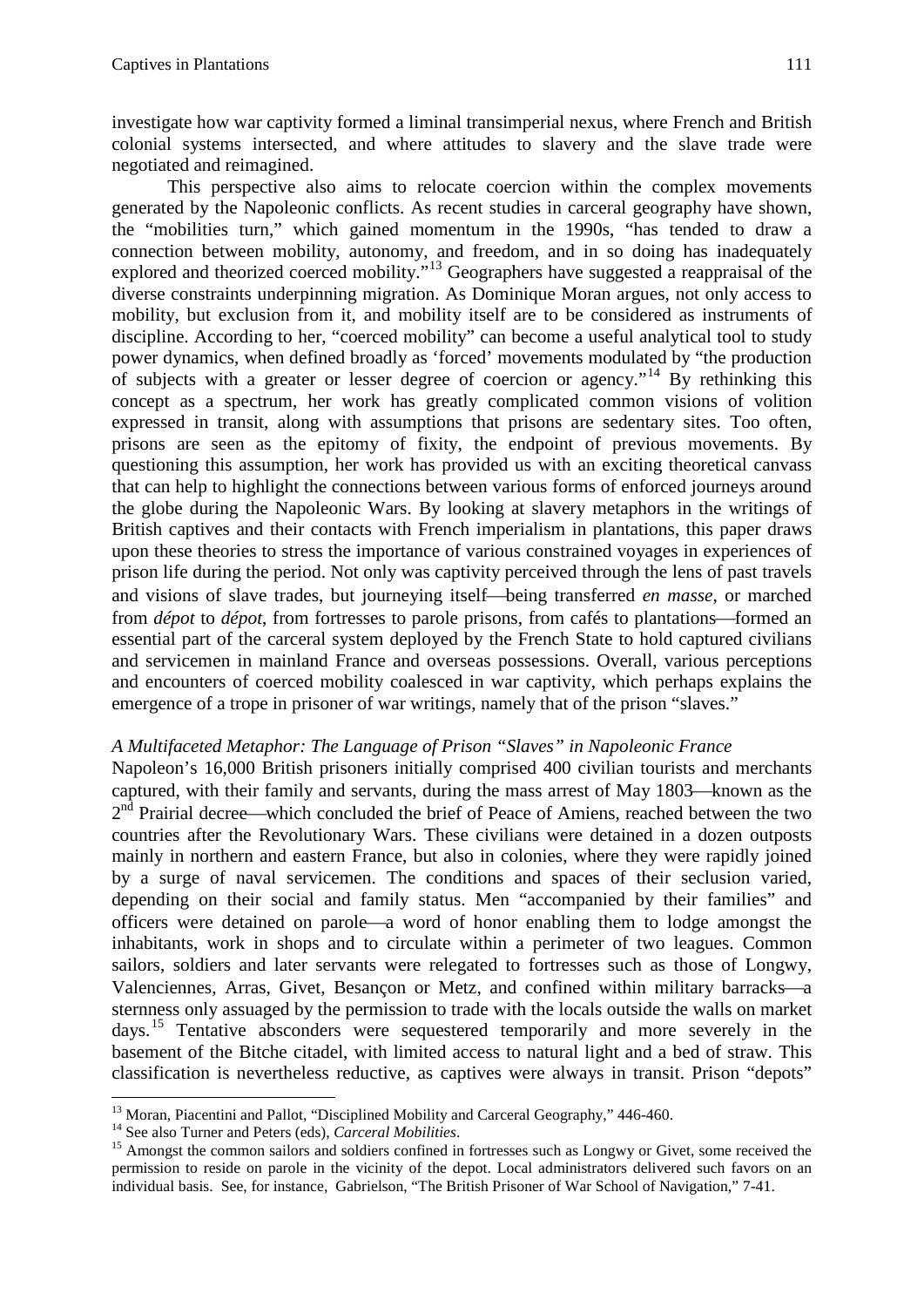were successively opened or closed, owing to the endless motion of conscripted troops, goods and frontiers. British prisoners partook in this flux, by petitioning the local administrator or the French State to visit other depots to remit charitable aid, or request the transfer of a ship's crew to one same depot to safeguard their career prospects. [16](#page-5-0) This rather *ad hoc* and flexible form of detention hardly resembled the rigid panoptic model formulated by Foucault: a sealed penitentiary site where inmates were to be confined and observed by the all-seeing eye of the watch tower.<sup>[17](#page-5-1)</sup> In fact, Napoleon himself reconsidered the "treatment" of these detainees many times: first by contemplating using them as labour forces on farms and in textile manufactures, then attempting to enroll them in his legions, and revising the status of civilian captives from "*détenus"* to "hostages" before claiming them as "lawfully taken war captives" after 1805.[18](#page-5-2)

Overall, these prisoners formed a minority in comparison to the 130,000 French prisoners detained more severely in hulks, prison and camps in Britain.<sup>[19](#page-5-3)</sup> Their detention hardly compared to slavery—their experience was not conditioned by the racial tenets of the trade, they were not born into war captivity, or indeed systematically forced to labour whilst in detention. They were not the property of merchants as such; their lives were only commodified as means of diplomatic and economic pressure.<sup>[20](#page-5-4)</sup> Regardless of this, British captives in France narrated their experiences through the prism of colonial servitude: they invoked slavery to reflect on their chains and those of other captives of Napoleon's ambitions. In 1805, naval prisoner William Story described, in his log book, the state of a prison in Bayonne, where he and the rest of his crew were stationed on the way to Northern France, as:

> horrid and filthy ... suffocating stench ... prevailed in every part. There were here, amongst others, some hundreds … prisoners, who had been condemned to slavery, and were taken out every day to labour at the public works, dragging after them a long chain with a large shot at the end of it; in the evening they returned, and were locked up in their loathsome abode.<sup>[21](#page-5-5)</sup>

The forced "labour," the "stench," the "chain"—in other words the working and living conditions of a subjugated group—are the connecting points used by Story to interlock captivity with slavery and a criminal sentence, something to be "condemned to." The triple

<span id="page-5-1"></span><span id="page-5-0"></span><sup>&</sup>lt;sup>16</sup> For further information on this, see Duché, "Charitable Connections," 74-117.<br><sup>17</sup> Jeremy Bentham's panopticon, which inspired Foucault's theory of discipline, nevertheless influenced the spatial arrangements of some POW depots, such as Dartmoor prison, in Britain during the Napoleonic Wars.

<span id="page-5-2"></span> $18$  Archives départementales des Ardennes, 5 H1, Cellule du préfet des Ardennes aux maires du ressort, le 5 Frimaire An 14 (26 November 1804): "Les événements de la guerre ont mis à disposition du gouvernement un nombre considérable de prisonniers de guerre…. L'intention de Sa Majesté impériale est que les bras de ces prisonniers soient employés aux travaux de l'État et des particuliers." In addition to this, the *Article 7 du règlement du 12 Brumaire an 14* (3 novembre 1805) stipulated that: "Les particuliers qui désirent bénéficier des prisonniers de guerre aux travaux de l'agriculture ou des manufactures, adresseront au maire de leur commune une demande indicative." Margaret Audin's study has shown that the French State saw the presence of British craftsmen in France in 1803 as potentially profitable for the French textile industry. Audin, "British Hostages in Napoleonic France."

<span id="page-5-3"></span><sup>&</sup>lt;sup>19</sup> A plethora of works have been produced on French POWs in Britain in the long eighteenth century. In addition to the studies mentioned above, see Daily, "Napoleon's Lost Legions,"361-80. Lloyd, *A History of Napoleonic and American Prisoners of War*. A more refreshing perspective on their experience can be found in

<span id="page-5-4"></span>Morieux, "French Prisoners of War, Conflicts of Honour," 55-88.<br><sup>20</sup> On the end of exchanges of prisoners during the First French Empire, see Crimmin, "Prisoners of War and British Port Communities, 1793-1815,"17-27. <sup>21</sup> Story, *A Journal Kept in France*, 13, 61.

<span id="page-5-5"></span>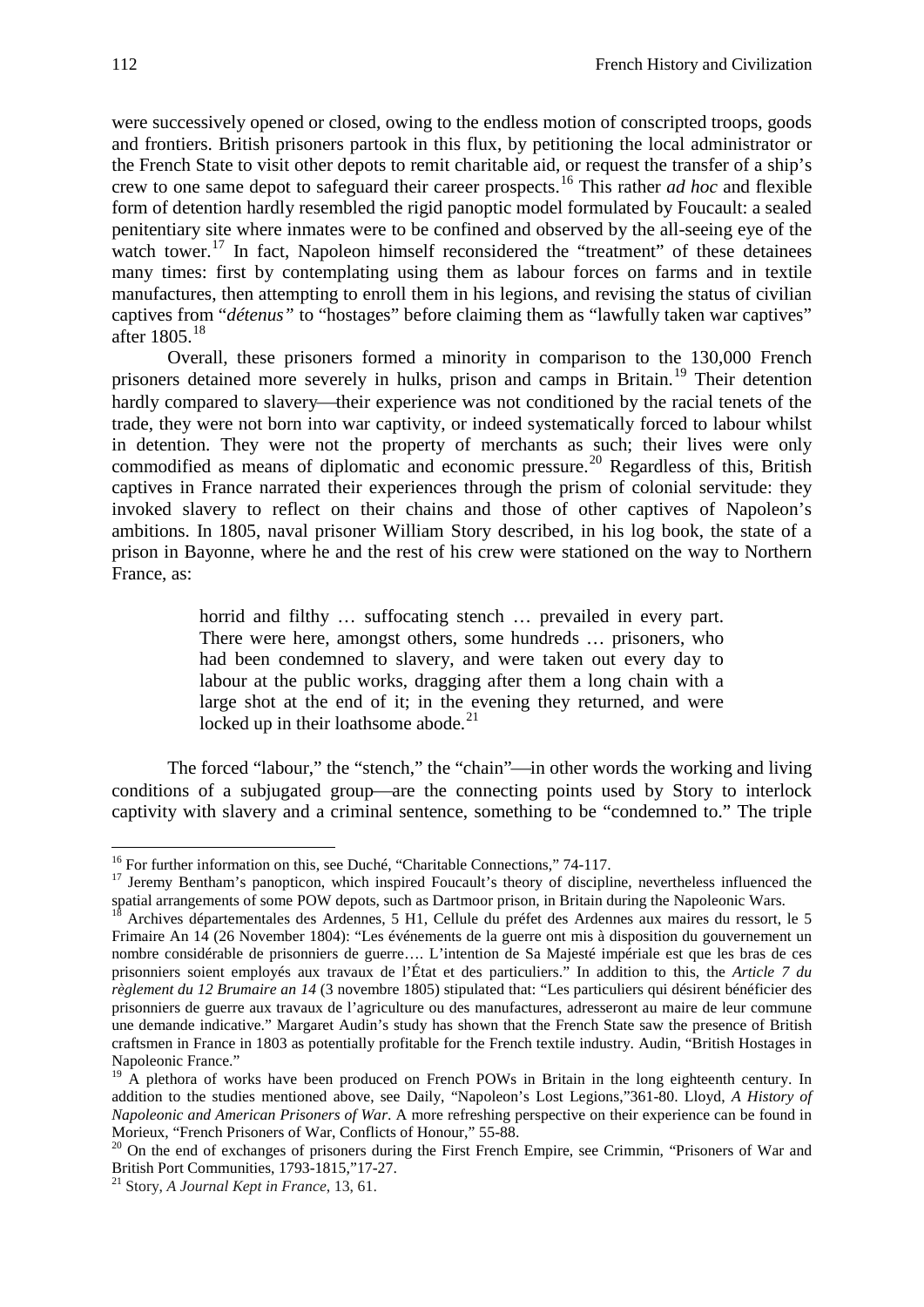comparison made by this British war prisoner nicely maps onto Claude Meissailoux's anthopological study of the "de-socialisation" at play in captivity. His work has shown that captives can see themselves as experiencing the "state" or "condition" of slavery "defined by their employment;" yet, these differ from the "status" of slavery, which "is original and thus permanent," a never-ending raced-based stigma to be transmitted through birth. $^{22}$  $^{22}$  $^{22}$  This distinction underpins the claim made in the aforementioned Longwy petition that "it is true we are not slaves; yet, all things considered, our case is worse."

This interlocking of the "state" and "condition" of slaves with those of captives expanded to other groups of people: Spanish prisoners of war working on construction sites, but also convicts of a particular kind. Elsewhere in his log book, Story noted that French soldiers, having deserted Napoleon's army were inflicted similar treatment. Temporarily sharing a cell with one of them, he noted:

> I was amused with a French soldier, who had deserted, after serving in many campaigns with the emperor. He became weary of the service at *Bologne* [sic.], where Napoleon frequently marched his army into the sea, above their middle, to practise them for invading England. This brave looking fellow quitted him, and preferred a prison, or slavery, to serving him in his wild schemes any longer.<sup>[23](#page-6-1)</sup>

Such descriptions suggest that, for this war captive, the walls of the prison were permeable: they encompassed prisoner of war depots but also civil prisons where French absconders were secluded. Slavery, in his analogies, was a metaphorical tool to verbally protest against military subjugation, in any form, inflicted by the post-revolutionary French State personified in Napoleon to their foreign captives and their own deserting soldiers, the wretched or conscripted local peasants. It was a critique of a military form of French imperialism and its "wild schemes," rather than an informed comparison of various forms of coercion.<sup>[24](#page-6-2)</sup>

But was this the case for all captives? Story, like many of the prisoners who signed the Longwy petition to Wilberforce, was a seaman, who had been captured on the Jane bound to Canada. This naval and transatlantic background is important. As Geoff Quilley argues, there was, in the late eighteenth century, a "significant discursive overlap between slavery and seamanship that needs to be acknowledged."<sup>[25](#page-6-3)</sup> The Atlantic Ocean formed a chaotic "many-headed Hydra:" a maritime space hosting various forms of detention, forced recruitment, mobility and labour, whose contours and contacts were difficult to control by colonial powers.[26](#page-6-4) But, as Alessandro Stanziani has shown, the French and British empires were both heavily marked by coerced mobility beyond the space of the Atlantic: bondage linked multilateral imperial corridors in the West and the East. The Atlantic and Indian oceans were both constrictive by nature, being regularly traversed by "slaves, convicts, indentured migrants and coerced seamen" along with, I would argue, prisoners of war.<sup>[27](#page-6-5)</sup> Far from offering a liberating force, the sea—understood broadly—was therefore a space of negotiated coercion, which perhaps explains the propensity of British naval prisoners to

<span id="page-6-0"></span><sup>&</sup>lt;sup>22</sup> On the 'status' versus 'state' analogy, see Beach, "The Good-Treatment Debate" in Swaminathan and Beach, *Invoking slavery, 27.*<br><sup>23</sup> Story, *A Journal Kept in France*, 61-2.<br><sup>24</sup> For other examples, see Maurice Hewson, *Escape from the French, Captain Hewson's Narrative (1803-1809)* 

<span id="page-6-2"></span><span id="page-6-1"></span><sup>(</sup>London, 1891), 46.<br>
<sup>25</sup> Ouilley, "Of Sailors and Slaves," 172.

<span id="page-6-4"></span><span id="page-6-3"></span><sup>&</sup>lt;sup>26</sup> Linebaugh, *Sailors, Slaves, and the Atlantic Working Class in the Eighteenth Century.* <sup>27</sup> Stanziani, *Sailors, Slaves, and Immigrants*.

<span id="page-6-5"></span>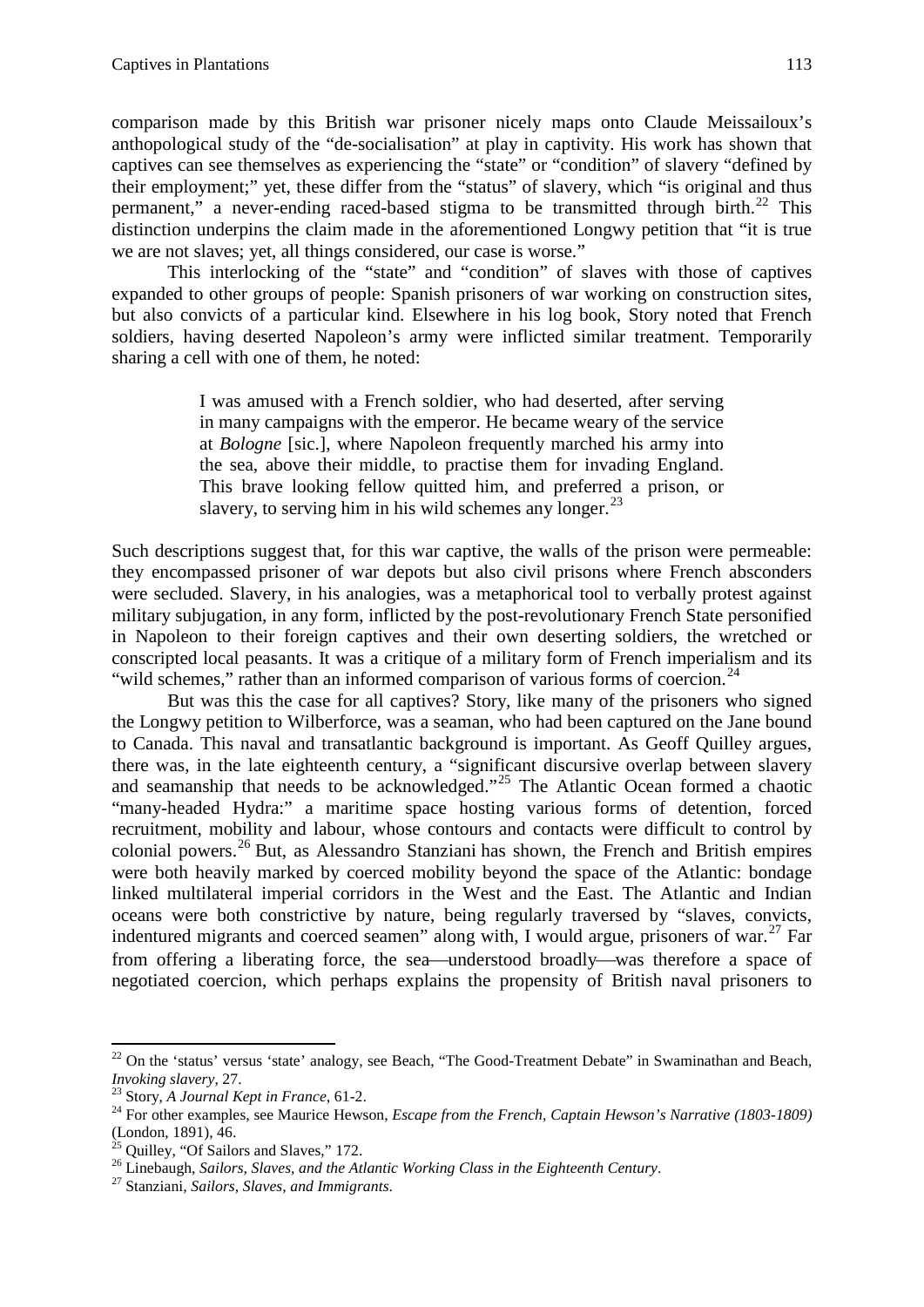compare their plight with those of convicts or slaves.<sup>[28](#page-7-0)</sup> After all, British naval men were already used to relating service afloat to slavery in courts-martial, and observers such as Samuel Johnson had famously likened naval ships to floating gaols.<sup>[29](#page-7-1)</sup> In that sense, Napoleon's captive Tars merely continued an existing trope shaped by maritime forms of coercion on a global scale.

So what were the functions of such analogies? Was it a mere figure of speech, a strategy to gain charitable sympathies in Britain? Or was such association testament to a visual and literary culture of the enchained? Historians have shown that there was an eighteenth-century tradition to contrast "English liberty" to "French slavery."<sup>[30](#page-7-2)</sup> Srividhya Swaminathan has argued there was also a proliferation of abolitionist rhetoric in the late 1790s associated to a British national discourse, contrasting French and British empires, which encouraged British people of various social backgrounds to envision their French neighbors as slaves.<sup>[31](#page-7-3)</sup> This discourse certainly permeated the publications of civilian detainees. Whilst MP Charles Sturt pitied the heavily taxed "wretched slaves" of the country in his *Real State of France*, others, such as midshipman Seacome Elison, critiqued their enslavement to passions and "dissolute taste," also noting "that the peasantry appeared to be little better than slaves to the *gendarmerie*."<sup>[32](#page-7-4)</sup> Comments on class tensions, taste, manners and the economic situation of foreign countries, coupled with disparaging remarks on the unfree character of the French, were a *topos* of travel writing that prisoners replicated here.

In addition to this, there was an assymetrical affinity, in writing, between narratives of slavery and narratives of war captivity that these British prisoners developed during and after detention. Indeed, in their published memoirs—which fed into a flourishing market of what Mary Louise Pratt has termed the sentimental "survival literature" $33$ —they associated stories of escape with those of marooned slaves and "gangs of galley slaves" running for their lives.<sup>[34](#page-7-6)</sup> For the former, escape was less an acquisition of liberty than a reassertion of their status as "free born Britons," hence justifying their breach of honor to their readers.<sup>[35](#page-7-7)</sup> But, most interestingly, it was within the petition written in French to their captors that the British prisoners saw themselves akin to stories penned by Christian slaves in the Ottoman Empire. Reflecting on his petitions sent to Napoleon, MP Charles Sturt lamented: "I feel ashamed ever to have written in a style so humiliating, so becoming a wretched slave under the dominion of a Turkish government, and not in the language of a free-born Englishman."<sup>[36](#page-7-8)</sup> Such orientalization of the French suggests a strong intertextuality between the various

<span id="page-7-0"></span><sup>&</sup>lt;sup>28</sup> Several scholars, including Robert Burrows, Peter Grindal and Andrew Lambert, have highlighted the involvement of the Royal Navy in abolishing the slave trade and the proliferation of anti-slavery rhetoric amongst sailors during the period. See, Grindal, *Opposing the Slavers*. Lambert, "Slavery, Free Trade and Naval Strategy," 65-80. Burroughs, "Sailors and Slaves," 305-323.

<span id="page-7-1"></span><sup>&</sup>lt;sup>29</sup> This association gained momentum in public debates and fictions in the Victorian era, following the great reform act, see Robert Burroughs' article mentioned above.<br><sup>30</sup> On this antagonism between "English liberty" and "French slavery," and its importance for British nation-

<span id="page-7-2"></span>building, see Colley, *Britons.*<br><sup>31</sup> Swaminathan, *Debating the Slave Trade.*<br><sup>32</sup> Sturt, *The Real State of France*, 15. Ellison, *Prison Scenes*,105, 237. See also the following dialogue between

<span id="page-7-4"></span><span id="page-7-3"></span>a captive and a gendarme in the play penned by former POW Lawrence, *The Englishman at Verdun,* 101-102: ''T: What chain me, chain a gentleman! / Gendarme: Ay, many a gentleman is chained here in France every day in the week."<br> $33$  Pratt, *Imperial eyes*, 85.

<span id="page-7-6"></span><span id="page-7-5"></span><sup>&</sup>lt;sup>34</sup> Lawrence, *A Picture of Verdun*, I, 50, 193. This seems to be a trope circulating through plagiarism between narratives of captivity, see the same image of "galley slaves" in Ellison, *Prison Scenes*, 213. This motif was replicated in British newspapers, see *Morning Chronicle*, 15 November 1809. *The Literary Panorama* (1810) VII, 527-528. <sup>35</sup> Lawrence, *<sup>A</sup> Picture of Verdun*, II, 239-40. 36 Sturt, *The Real State of France*, 71-72.

<span id="page-7-7"></span>

<span id="page-7-8"></span>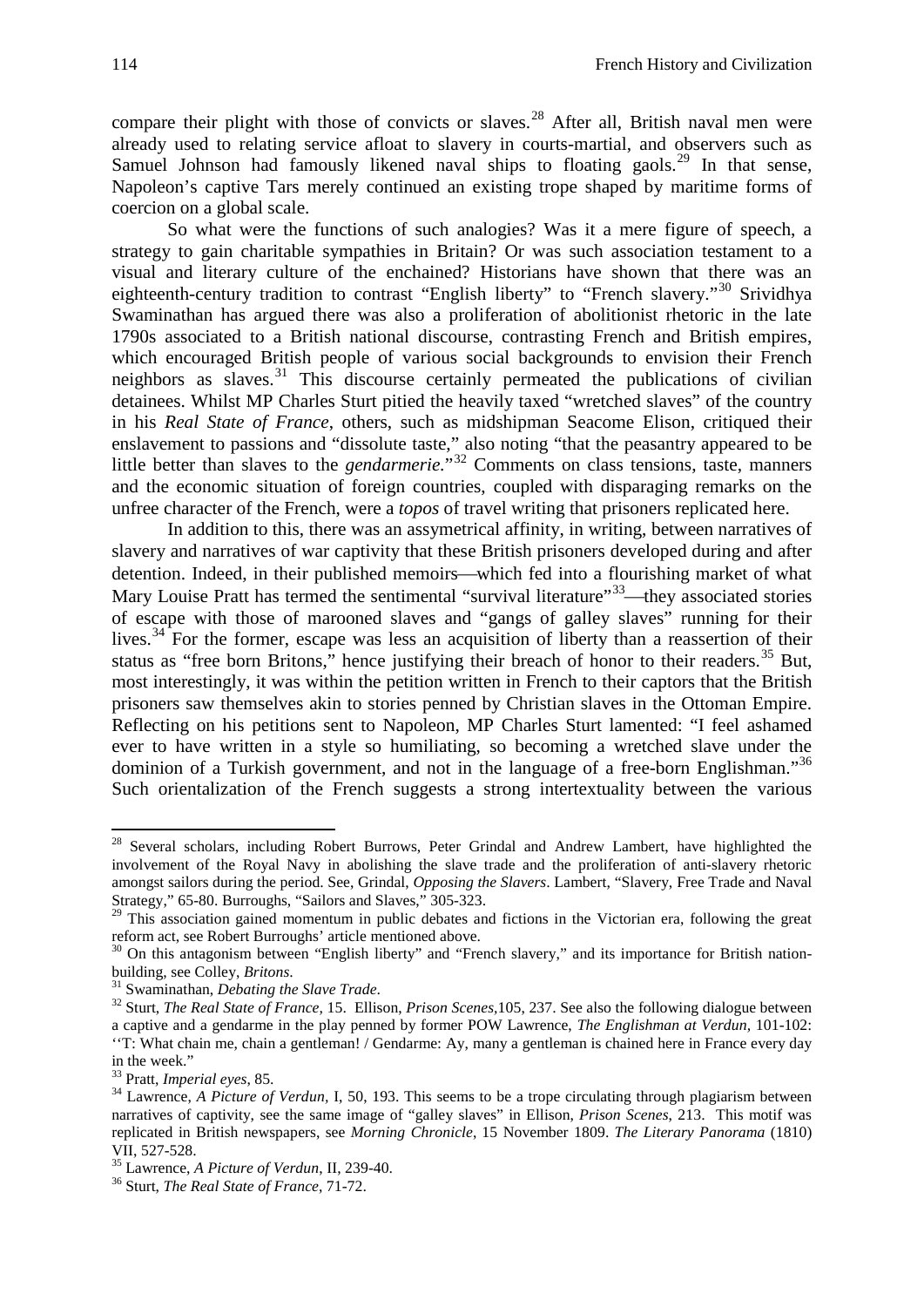genres of the "low literature" of captivity studied by Linda Colley: the British prisoners in France had clearly read the narratives of slavery and captivity in Muslim countries that became so popular in the eighteenth century. These texts "furnished their minds."<sup>[37](#page-8-0)</sup> And it perhaps did so in the act of publishing, rather than in writing.

Editing impacted the use of slavery metaphors in narratives, poems, plays and songs penned by British captives in France. A good example of this could be the two editions of Thomas Dutton's *Captive Muse*, "a collection of fugitive poems" first published in Verdun by Nicolas Pricot in 1806, then amended and published in London by Sherwood, Neely and Jones after his release in 1814.<sup>[38](#page-8-1)</sup> Contrasting the two texts is illuminating: a whole stanza denouncing the "ill-fated Gallia" where "slaves, in abject thraldom, hug their chains!" appeared in the London edition in lieu of more "precautio[us]" lines mourning the captive's home.<sup>[39](#page-8-2)</sup> Entire new poems on the theme, such as "Ode to Liberty," were introduced, along with more politically charged elegies for fellow prisoners "barbarously shot," "inhumanly butchered" or victims of "cruel treatment."<sup>[40](#page-8-3)</sup> Whilst these changes resulted from Napoleonic censorship in detention, they bear witness to the fact that invocations of slavery, as a metaphor, were multifaceted and catered for different audiences: French or British readers. References were modulable in print, but also contradictory within one same text. Sturt, for instance, both saw himself as a slavish petitioner to a Turkish France and as addressing French slaves in his petitions: the captor thus becoming, in his narration, both master and slave. $41$ 

Acknowledging the polysemy of the slavery metaphor in these changing texts is not denying the specificity of slave systems in the eighteenth century. Rather, it is highlighting their powerful repercussions on a variety of contemporary observers, writers and readers, for whom slavery constituted a "general set of associations."<sup>[42](#page-8-5)</sup> Indeed, Svrividhya Swaminathan and Adam Beach have highlighted that "practices of slavery" were "mutually imbricated systems of oppression that writers in Britain utilized as a popular trope to describe many states of being."<sup>[43](#page-8-6)</sup> Servants, labourers, feminists, playwrights and novelists interlaced various practices of enslavement to defend diverse causes. This was not a British phenomenon: Olympe de Gouges famously compared women to slaves owed by men in the *Déclaration des droits de la femme et de la citoyenne* (1791).[44](#page-8-7) This kind of subversive invocation of slavery had been, for Pierre Serna, the colonial spark to the Revolution.<sup>[45](#page-8-8)</sup> Slavery, understood broadly as it was in the eighteenth century, was thus a frame of reference in both France and Britain. But, I would like to go further and suggest that war captivity, by providing a contact zone between the two countries, offered a space where such discourses took new shape.

*Prisoners in Plantations*

<span id="page-8-0"></span> $37$  In response to Roger Chartier and his critics, Carolyn Steedman argues that possessing a book, displaying it one's shelf, buying it or reading it, contributed to the ways in which historical actors perceived and narrated their social milieu. Reading the book in question can therefore offer an insight into how the text might have 'furnished their mind.' Steedman, *An Everyday Life of the English Working Class*, 29-53. <sup>38</sup> See Dutton, 1806. *Captive Muse*. Verdun and Dutton*.* 1814. *Captive Muse.* London.

<span id="page-8-1"></span>

<span id="page-8-3"></span><span id="page-8-2"></span><sup>&</sup>lt;sup>40</sup> The London edition omitted more Classica verses, Christmas songs and love sonnets penned in Verdun and Bitsche. The title of the collection was also changed to include a line on the "cruel treatment" inflicted upon British prisoners in France. 41 Sturt, *Real State of France*, 90: "all the authorities who are appointed to receive petitions, have received

<span id="page-8-4"></span>numbers, some from myself, no doubt worded in language not pleasing to slaves, but always respectful."<br><sup>42</sup> Swaminathan and Beach, *Invoking slavery*, 1.

<span id="page-8-6"></span><span id="page-8-5"></span><sup>43</sup> Swaminathan and Beach, *Invoking slavery*, 1-2.<br><sup>44</sup> For a discussion of De Gouges's use of slavery, see Cole, "The Rights of Persons of Colour and of Blacks,"

<span id="page-8-8"></span><span id="page-8-7"></span><sup>163-184.</sup> <sup>45</sup> Serna, "Every Revolution Is a War of Independence," 165-182.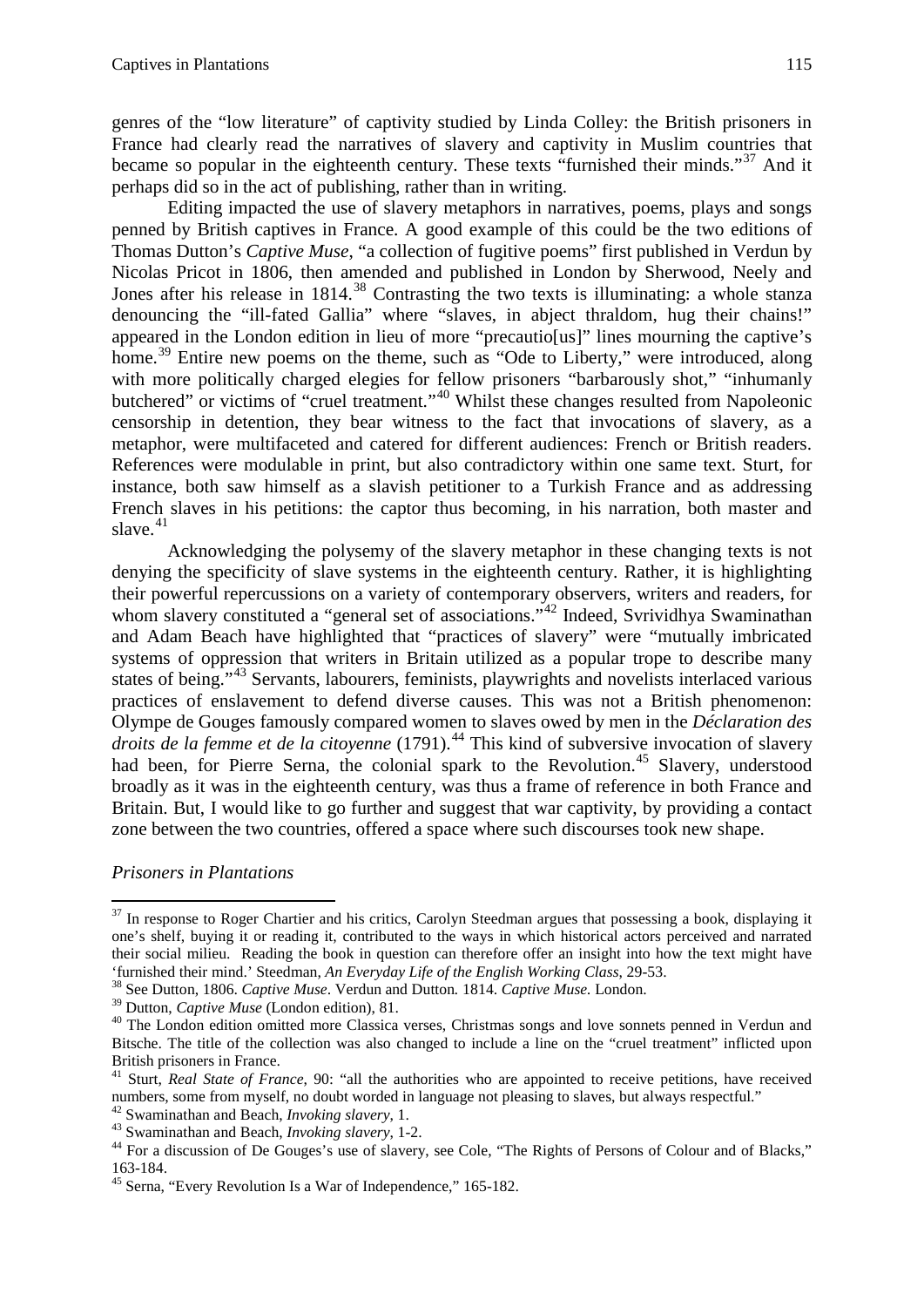War captivity first provided a space where the French and British plantation system could be studied, compared and experienced in an indirect manner. Indeed, the reflections on slavery mentioned above were fueled by prisoners' subscription libraries organized with the help of French scholars. Inventories, such as the Verdun British book club formed in 1806, show that recent publications on French colonies and slavery were deemed relevant to their seclusion, such as *Mémoire pour les habitants de la Guadeloupe* (1803), *Voyage dans les deux Louisianes* (1805), *Moyens d'amélioration et de restauration proposés au gouvernement et aux habitants des colonies* (1802). [46](#page-9-0) Equally, private book lending with locals enabled prisoners to access Froberville's and Meyeur's studies of Madagascar and the "origins of Malagasi people," and Le Vaillant's *Voyage dans l'Intérieur de l'Afrique* (1790-1795).<sup>[47](#page-9-1)</sup>

It is difficult to trace how these books were read by prisoners: only a few inventories have survived the passing of time. Yet, certain captives used these Franco-British collections to write about the history of plantations, slavery and imperialism. Naval man James Kingston Tuckey, for instance, studied maritime geography in Verdun, which culminated in the publication of a four-volume compendium in 1816.<sup>[48](#page-9-2)</sup> This charted, in part, the history of the trade, from Abyssinian episodes of kidnapping to the act of 1807.[49](#page-9-3) Interestingly, there was no triumphalism about this act.<sup>[50](#page-9-4)</sup> Rather, he denounced the "disgraceful" involvement of England and France in "regular and systematic commerce in human flesh," lamenting the failure of British abolitionists in securing a global abolition of not only the slave trade, but "all the horrors of slavery" and the entire plantation system.<sup>[51](#page-9-5)</sup> He compiled tables contrasting the trade of slaves by English, French, Portuguese, Dutch, Danes, and "Anglo-American" colonists in the eighteenth century, and read abolitionism as a transnational movement "at the head of which was Mr. Granville Sharp, the Las Casas of the negroes: this degraded race had at the same time found powerful advocates in France, in Montesquieu, Raynal and others."[52](#page-9-6) Tracing, in detention, the long history of abolitionist writings in France, Britain and across the Atlantic, underpinned Tuckey's claim that much remained to be done on a global scale.

But British prisoners held in mainland France were not cut from the same colonial cloth. Views on colonialism and coercion varied, depending on travelling experiences and individual interests. Contrary to Tuckey, James Lawrence, who was a wealthy civilian detainee and the son of a Jamaican planter, never questioned the slave trade. In fact, he labelled the Abolitionist campaign in Britain as abusive.<sup>[53](#page-9-7)</sup> War captivity in France—a country where the slave trade, and indeed slavery had recently been reinforced—offered him an opportunity to assert colonial privilege amongst his peers. He saw it as an opportunity to learn about French Creole families in Tours, sympathisizing with their exile following the revolt in Saint-Domingue.<sup>[54](#page-9-8)</sup> In his memoir, he deplored that French Creole families from

<span id="page-9-0"></span><sup>46</sup> Bibliothèque d'Etude de Verdun, MSS1810, "Copie manuscrite du catalogue imprimé des livres de la bibliothèque de Dom Demangeot, bénédictin, ancien bibliothécaire de la ville de Verdun (Meuse)," 1804-1814.

<span id="page-9-1"></span>*Catalogue of Books Belonging to the British Subscription Library.*<br><sup>47</sup>A transcription of the manuscript dairy of Flinders, held in the State Library of South Australia, has recently<br>been published and edited. See Brown a

<span id="page-9-2"></span><sup>&</sup>lt;sup>48</sup> Kingston Tuckey, *Maritime Geography and Statistics*. His cartographic project was informed by the reading of the works of French geographers and travellers, such as Jean-Pierre-Guillaume Catteau-Calleville, and Conrad Malte-Brun.<br><sup>49</sup> Kingston Tuckey, *Maritime Geography*, II, 476.<br><sup>50</sup> Ibid., II, 479.<br><sup>51</sup> Ibid., II, 474-78, 489.<br><sup>52</sup> Ibid., II, 493.<br><sup>52</sup> Ibid., II, 493.<br><sup>53</sup> Lawrence saw the abolitionist campaign as akin to th

<span id="page-9-3"></span>

<span id="page-9-4"></span>

<span id="page-9-5"></span>

<span id="page-9-6"></span>

<span id="page-9-7"></span><sup>&</sup>quot;The mayor of Verdun was in gratitude particularly active in collecting votes, when Buonaparte had assumed the imperial purple: he went into every house to canvas. More abuse in collecting the votes for the abolition of the slave trade had never taken place in England." Lawrence, *A Picture of Verdun*, I, 70. 54 Ibid., II, 109.

<span id="page-9-8"></span>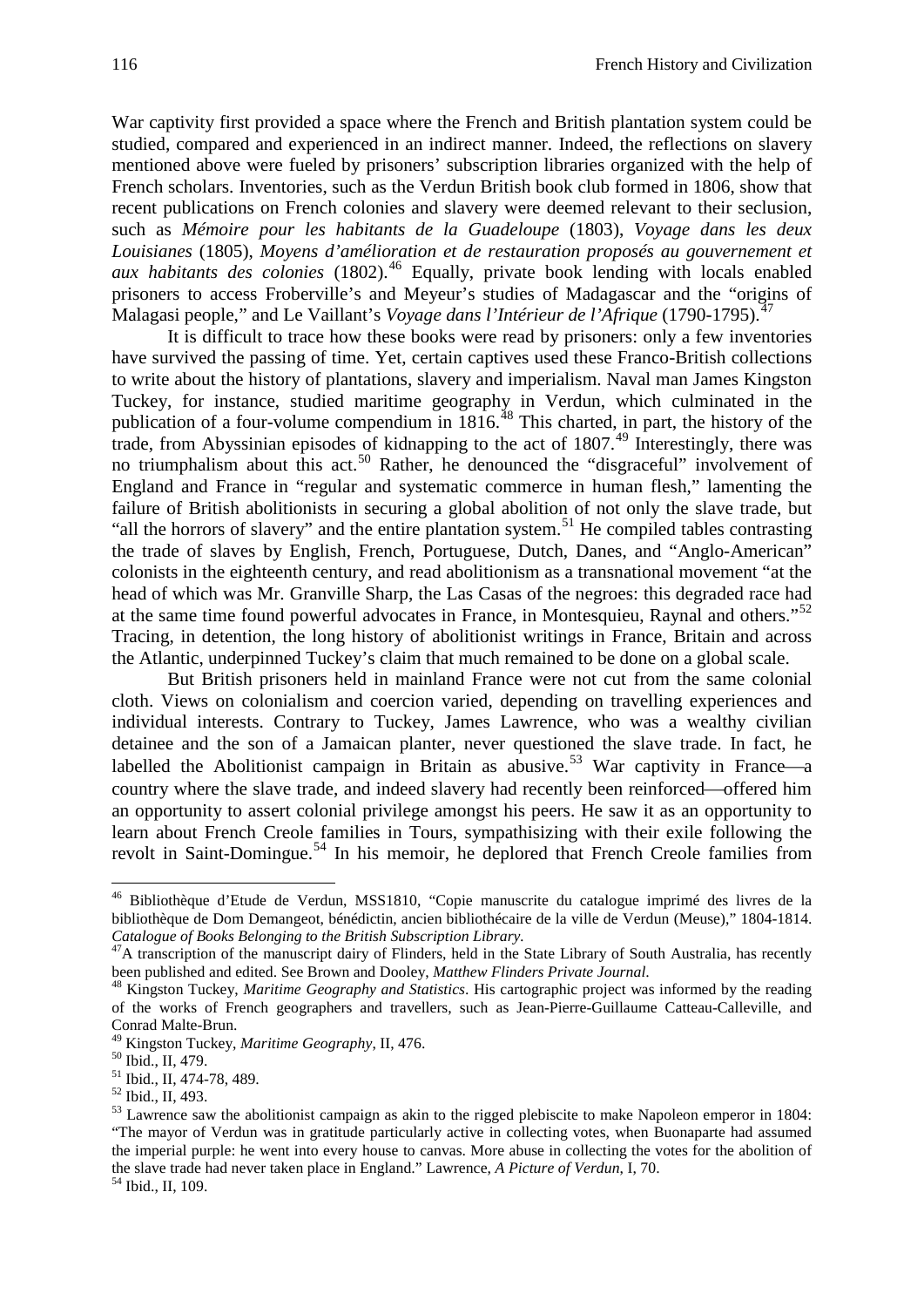Martinique, known for their "hospitality characteristic of their native islands" had been "so reduced by the rebellions of their slaves, and the burning of their plantations, that their houses … [were] no longer open to the stranger." People of colour, born slaves in British colonies but acting as "servants" to their now captive masters, populated the prison depot of Verdun, to the great interest of Lawrence, who decried their change of status in detention. The prostitution of a "mulatto girl, born a slave in Jamaica [who] had attended her mistress to Verdun as waiting woman" was for him reprehensible on many grounds: not only had she disentagled herself from her chains, but her sexual commerce was also validated by a false "French liberty," a moral and economic corruption that permeated the whole country.[55](#page-10-0) Overall, detention offered a colonial platform, where his success in Jamaica reflected against the loss of French Creoles and captured British masters. His purpose, when evoking slavery in a negative light, was different to Tuckey's. He used it to vilify revolutionary ideas, comparing the French post-revolutionary personnel to the "uncivilised" slave-holders of Northern Africa, and describing penitentiaries as "having less resemblance to any prison in Europe than to the *Souterrain* where the Christian slaves are confined at Morocco:" a depiction influenced by the popular narratives of captivity in Barbary mentioned above. [56](#page-10-1) 

Contacts with the French had even more complex repercussions on captives detained in French plantations, in the Mascarene Islands in particular. Such prisoners occupied a delicate position: they were placed in a liminal interstice of power, from 1803 to 1810. They were confined either in hulks in Saint-Louis, in cafés temporarily turned into prisons, in fortresses, or more liberally in the *Maison Despeaux* and on parole in sugar, cotton and coffee plantations.[57](#page-10-2) A case study of the most famous of these captives, namely Captain Matthew Flinders, who experienced these five modes of detention, reveals how slavery preoccupied prisoners on the island, and how their immersion in French imperialism refashioned their views on the topic. [58](#page-10-3) The surveillance of these British captives was embedded in a complex slave economy: whilst white and free black slave-owners could lodge captives on parole in their plantations, prisoners could borrow planters' slaves or keep their own slaves as "servants," whilst being looked after by black overseers for their own financial and medical welfare. Captivity thus offered an opportunity to witness how their presence, as inbetweeners, further complicated, from within, multifaceted dynamics of race and power in a French colony. Many examples of such complexities could be cited here: prisoners had to negotiate the times when the borrowing of slaves would not inconvenience their owners, yet were complicit with both, particularly when plotting an escape. In 1808, Flinders entrusted the slave Faro to act as envoy to a Prisoners Cartel in Port-Louis, whilst the Creole master Chazal, who befriended British parolees, ordered his slaves to facilitate their escapes via Tamarin.[59](#page-10-4) Relations changed when the French governor of the island, General Decaen relaxed the color line in the island and ordered in 1809 a "regiment of 650 blacks to be raised."<sup>[60](#page-10-5)</sup> This controversial measure meant that black communities were vested with various

<span id="page-10-2"></span><span id="page-10-1"></span>

<span id="page-10-0"></span><sup>55</sup> Ibid., I, 175-76. <sup>56</sup> Ibid., II, 174. <sup>57</sup> On intermingled places of coercion in Mauritius during the period, see Scarr, *Slaving and Slavery in the* 

<span id="page-10-3"></span><sup>&</sup>lt;sup>58</sup> In a letter to his wife, Ann, Flinders expressed how captivity in a French colony taught him "a lesson in philosophy," the realization of "a vast difference between men dependent and men in power, every man who has any share of impartiality must fear for himself." Matthew Flinders to Ann Flinders, in Brunton, *Matthew Flinders: Personal Letters*, 122. See also, Carter, *Companions in Misfortune*.<br><sup>59</sup> Chazal was a good friend of Flinders, which is evidenced by the portrait he made of him in detention. Art

<span id="page-10-4"></span>Gallery of South Australia, Toussaint Antoine de Chazal. 1806-1807. *Portrait of Captain Matthew Flinders, RN*. 60 On Napoleonic color lines, see Gainot, "The Empire Overseas," 148-149. See also, An., *Recueil des lois* 

<span id="page-10-5"></span>*publiées à Maurice de 1803 à 1823*.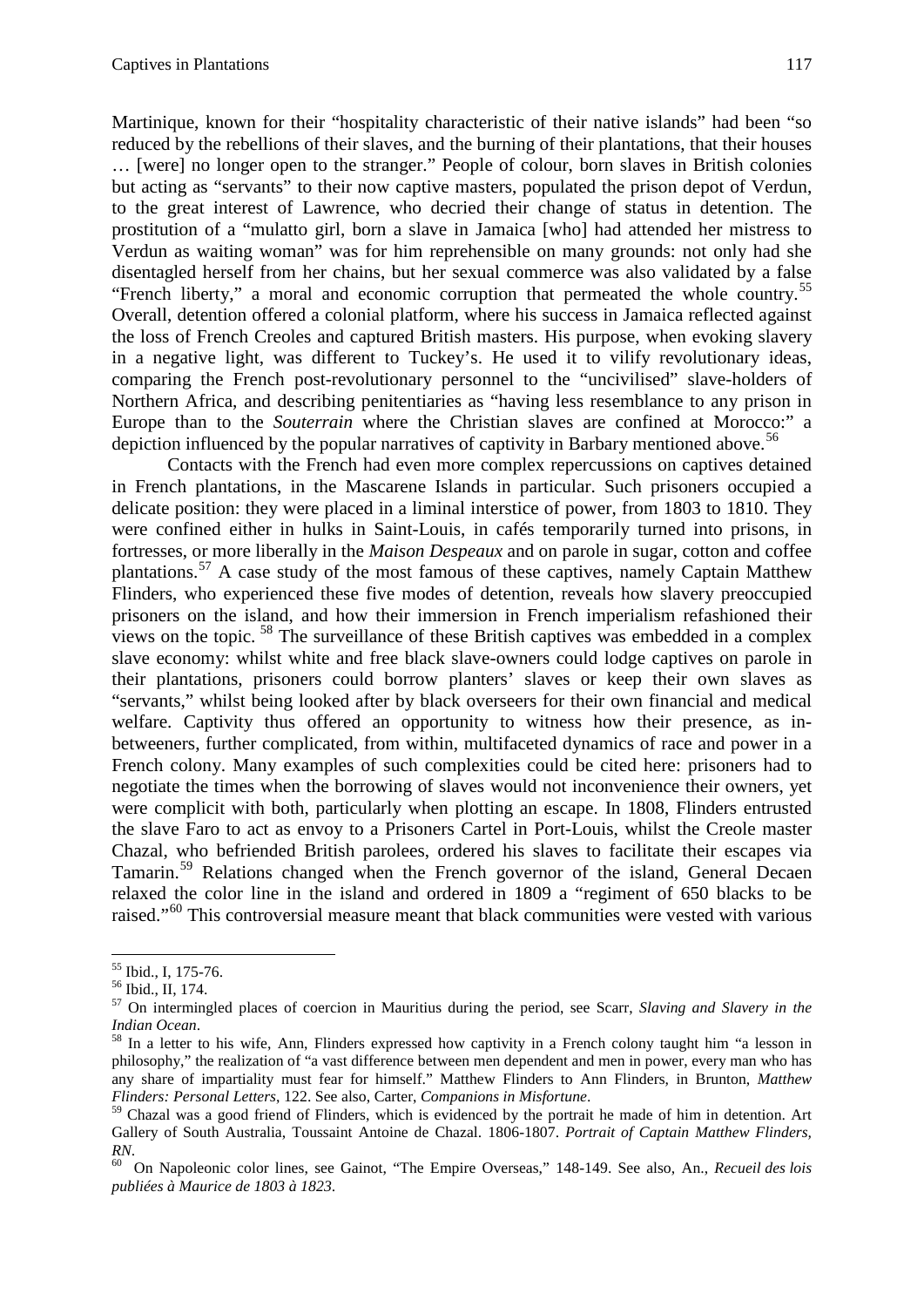social functions for British prisoners as potential servants, friends, welfare providers, accomplices, diplomatic agents *and* armed opponents.

Flinders' vision of slavery was affected by these changes. He was, at first, rather defensive of the slave communities: sympathizing with a "poor frightened black" in a tavern of Port-Louis,<sup>[61](#page-11-0)</sup> denouncing the slaves' starvation in a poem to his cat Trim, and appreciating their resourcefulness to survive cyclones by growing "maize," which Flinders considered exporting to British colonies such as Port Jackson.<sup>[62](#page-11-1)</sup> In 1804, his sympathies extended to the work of American abolitionists in Salem, noting that "the good quakers of that place [would] not allo[w] a black man to be brought to their town."<sup>[63](#page-11-2)</sup> He sharpened his interest in Mauritian slave communities whilst on parole in Plaines Wilhems, by visiting the free slave Jean Barrow, reading Grant's *History of Mauritius* (1810), and editing Froberville's accounts of Madagascar, which led him to interview the natives of the island.<sup>[64](#page-11-3)</sup> In 1808, he began an anthropological study of Malagasi slave women. His encounter with a Merina woman "confirmed the horrible fact of the Hovas or Amboilambes digging deep holes in their houses which they cover over, and then inviting travelers to accept hospitality they contrive to make [them] fall in ... [to later be] sold to slavery."<sup>[65](#page-11-4)</sup> He also regularly offered gifts to slaves, discussed the condition of maroons with planters such as the D'Arifat family, and learnt French with Creole fables, stories by Perrault rewritten in Mauritian Creole, "the language of the slaves" which Flinders extolled in his diary as denoting "Genius."[66](#page-11-5)

These sympathies were tempered by Flinders' progressive immersion in French planters' lives on the island. Not only was he witnessing their everyday lives, but actively contributing to the management of their estate: "arranging," for instance, "a table for Mr Labauve of the slaves in his habitation" in 1807, educating planters' children in *Le Refuge,*  and regularly visiting and hunting with local merchants.<sup>[67](#page-11-6)</sup> In his diary, Flinders confessed developing a "warmest friendship" with his French hosts, amongst whom he contrived to perform his status as a gentleman, and therefore further demarked himself from other subjugated groups on the island. Perhaps owing to these exchanges, Flinders' sympathies with slaves altered following his liberation, and the invasion of Mauritius by British forces in 1810, as he came to defend the interests of the Pitots—a family of ship-owners involved in the French slave trade, with whom he became great friends in detention. From 1811 to 1813, he opposed the claims made by British abolitionists against the family, who were involved in a case of "slave trade attended with circumstances of peculiar cruelty" from Madagascar to Mauritius.[68](#page-11-7) Among the evidence cited by the abolitionists was the brig *L'Eclair*, captured by a former British prisoner on the island, which had been fitted out by the Pitot brothers, to trade in cattle in Madagascar. The ship was found to contain "126 blacks on board hidden in a confined space almost without air." Immediately after the capture, Charles Pitot wrote to Flinders in England to condemn the claims of the British abolitionists.<sup>[69](#page-11-8)</sup> Flinders took charge of the case on his behalf: in 1812 he had made out his statement to proctors in the Admiralty court, in 1813 he sat through hearings at the court, and confronted abolitionists by arguing that the scope of the middle passage differed from the slave trade in the Indian Ocean, the

<span id="page-11-3"></span><span id="page-11-2"></span>

<span id="page-11-1"></span><span id="page-11-0"></span><sup>&</sup>lt;sup>61</sup> Flinders, *A Voyage to Terra Australis*, II, 331-332.<br><sup>62</sup> Matthew Flinders Private Journal, 2-3 March 1807.<br><sup>63</sup> Ibid., 14 November 1804.<br><sup>64</sup> Flinders was also interested in "slaves" holidays" and their celebration which he related, at great length, in his diary. Ibid., 31 August 1805, 1 January 1806.<br>
<sup>65</sup> Ibid., 26 February 1808.<br>
<sup>66</sup> Ibid., 3 May 1806, 3 October 1807.<br>
<sup>67</sup> Ibid., 10 June 1807.<br>
<sup>68</sup> The case was led by Zachary M

<span id="page-11-4"></span>

<span id="page-11-5"></span>

<span id="page-11-6"></span>

<span id="page-11-8"></span><span id="page-11-7"></span>Mauritius, 1806-1814.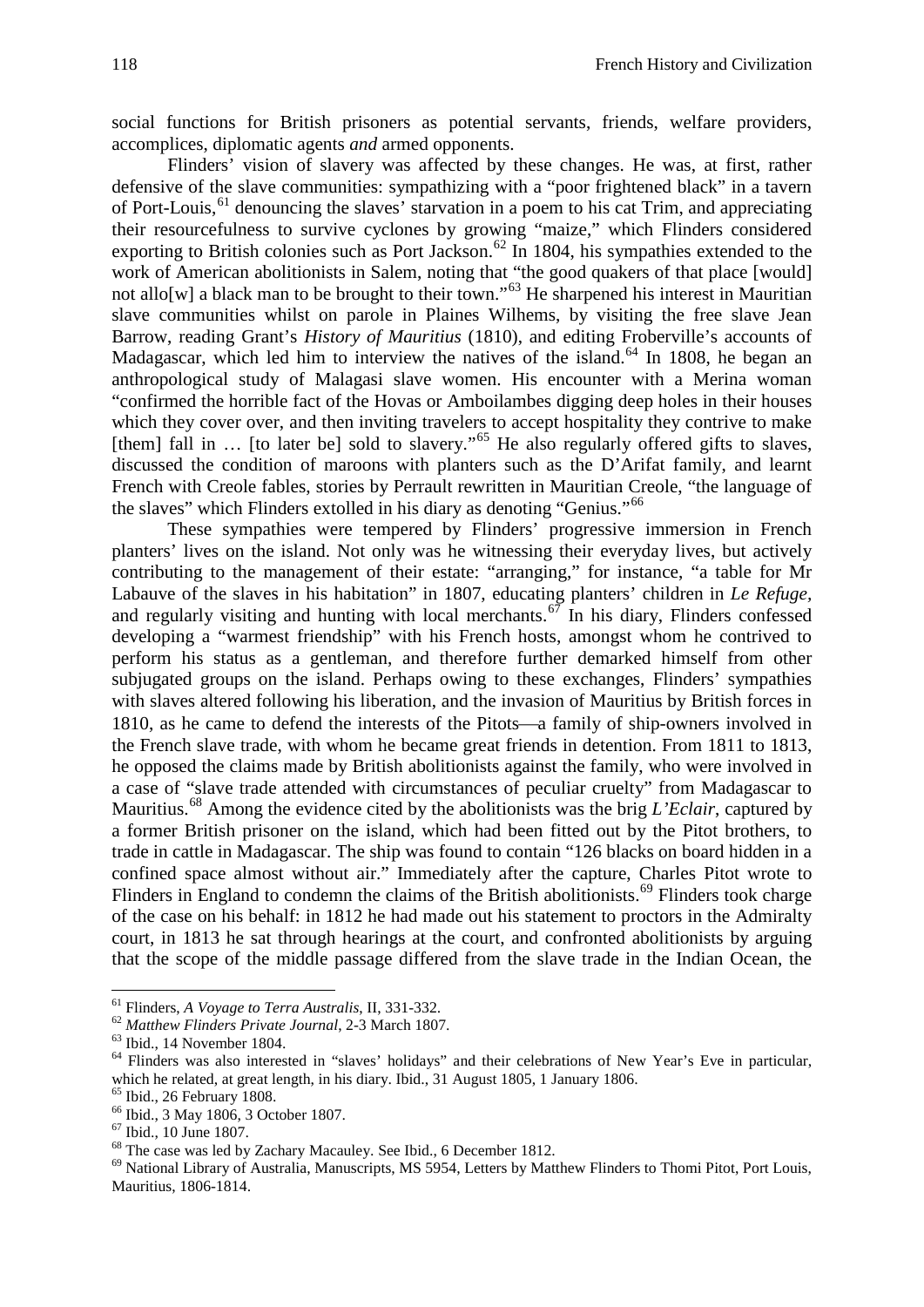journey from Madagascar to Mauritius being only 160 leagues and taking up to a fortnight.<sup>[70](#page-12-0)</sup> For Flinders, "a comparison of the cruelty in one case, cannot therefore be applied to the other with justice." The letters Flinders and, later on, his wife exchanged with French colonists, suggest that they both had their interest close to their hearts, which they defended with dedication in Britain.

What motivated this gesture? Flinders' diary and correspondence suggest that he developed an affective friendship with the Pitots in detention. His changing views on the French slave trade might have also mapped onto other interests, the many discussions he had with French planters on the subject of science, magnetism, longitude and cartography, which brought them closer during a period of six years.<sup>[71](#page-12-1)</sup> Here, perhaps we are dealing with what Walter Johnson has identified as the "master trope of agency"—should we be surprised to see war prisoners siding with French colonists, and contributing rather than opposing French imperialism?<sup>[72](#page-12-2)</sup> Is agency merely about resisting the captors, defending those oppressed by them? The experience of British prisoners of war in France and the interactions and reactions they led amongst French contemporaries certainly complicate this trope.

# *L'Esclave et le Prisonnier: Concluding Remarks on French Reactions*

The prisoners' ambiguous place as "transimperial subjects" led philosophers, journalists and administrators to reflect on their role in French society, and their relation—in state and status—with slaves in the long eighteenth century.<sup>[73](#page-12-3)</sup> This question was a continuation of a long-lasting conversation formalized in bilateral treaties and by Renaissance theorists.<sup>[74](#page-12-4)</sup> The Enlightenment brought new debates on the "laws of nations" and ransoming practices. Many took issues with Grotius' earlier claims, based on Classical texts, that the enslavement of war captives was as permissible as their killing, although not common place "among Christians."[75](#page-12-5) Whilst Barbeyrac concurred in *Du droit qu'on a sur les prisonniers de guerre*, Montesquieu, Rousseau and perhaps most importantly Emerich de Vattel postulated that the brutalization and use of war captives as unfree labour force was against the principles of civilized nations—i.e. France and Great Britain.<sup>[76](#page-12-6)</sup> As recent works have shown, these theories ignored the reality of the "color line" of eighteenth-century global warfare: the servitude of captured black sailors and the enslavement of other servicemen "darkened" by conflicts abroad.<sup>[77](#page-12-7)</sup> These discussions nevertheless reveal the importance of colonialism as forming "the implicit background" against which the contours of eighteenth-century international laws, particularly those regarding war captives, came to be framed along the

<span id="page-12-1"></span><span id="page-12-0"></span><sup>&</sup>lt;sup>70</sup> Carter, *Companions in Misfortune*, 112-14.<br><sup>71</sup> See National Maritime Museum, Greenwich. The Flinders papers. FLI25, Letter from Matthew Flinders to Ann Flinders, Wilhems Plains, 19 March 1806. Rough translation of Pitot's letter to the French astronomer De Lalande, 1812.<br><sup>72</sup> Johnson, "On Agency,"113-24.

<span id="page-12-4"></span><span id="page-12-3"></span><span id="page-12-2"></span><sup>&</sup>lt;sup>73</sup> Expression borrowed from Rothman. *Brokering Empire*.<br><sup>74</sup> See the brief history of POW treatment and international laws in Vourkotiotis, "Background information," 11-36.

<span id="page-12-5"></span><sup>&</sup>lt;sup>75</sup> "among Christians it is generally agreed, that being engaged in War, [those who] are taken Prisoners, are not made Slaves." For an analysis of Grotius's theory of enslavement and capture, see Rushforth, *Indigenous and Atlantic Slaveries in New France*, 93-5.<br><sup>76</sup> On the importance of Vattel in this conversation and the conceptualization of international laws, see Chetail

<span id="page-12-6"></span>and Haggenmacher, eds. *Le Droit International de Vattel*. British prisoners in France were fully aware of these texts, particularly Vattel's theory of civilized captivity. Lawrence, for instance, explained in his memoir how: "in the first ages all prisoners of war were either put to the sword or sold like slaves; but as nations grew more polished, their lives were given to them on condition that they would remain prisoners till the ensuing peace."<br>Lawrence, Picture of Verdun, II, 182-83.

<span id="page-12-7"></span><sup>&</sup>lt;sup>77</sup> Zabin, "Black cargo and Crew," 106-32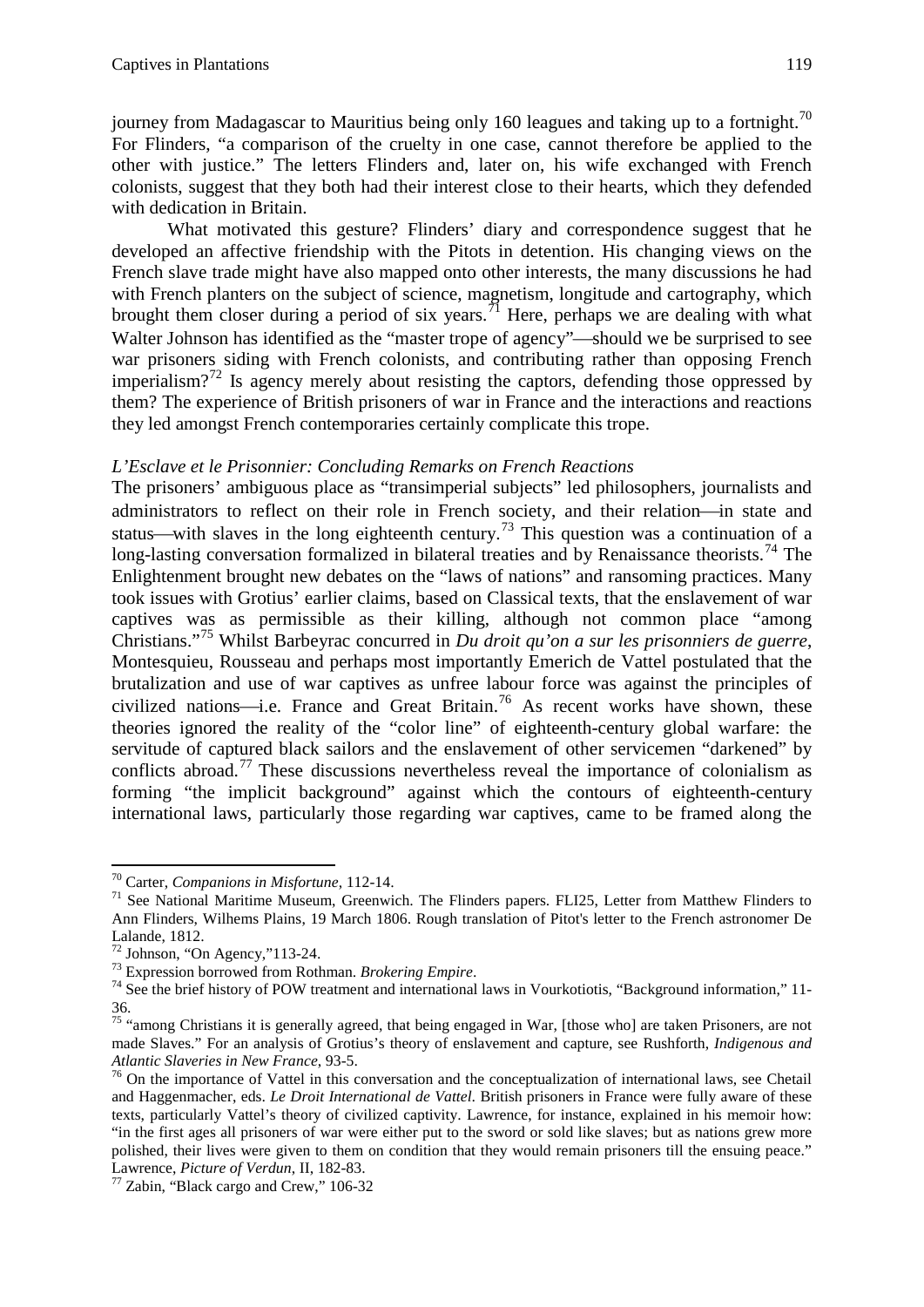lines of "civilized" practices versus "barbaric" others.[78](#page-13-0) Further writings tried to sharpen the contours of war captivity in relation to slavery during the Revolutionary and Napoleonic Wars. [79](#page-13-1) The jurist Fieffé-Lacroix, for instance, contrasted, in a neoclassical manner, the *Code Napoléon* with Roman texts pertaining to slavery and POWs.<sup>[80](#page-13-2)</sup> Yet, this political and legal conversation did not reach any firm consensus under Napoleon, leaving the local French administrator rather perplexed when dealing with cases of captured people of color. In Lorraine, General Wirion's embarrassment in dealing with the case of Mulatto women captured in the Atlantic, and sent to Verdun to be treated either as prisoners or human possessions, bears witness to the *ad hoc* practices of war captivity, and its ambivalent relation to slavery during the period. $81$ 

French contemporaries adopted an equally ambivalent colonial language when observing the lives of Napoleon's British captives. Whilst regional newspapers, such as *Le Narrateur de la Meuse*, described the prison depot of Verdun as "a colony of captives" (*notre colonie de captifs*), local physicians like Dr Madin could confess fears, in private diaries, that the lavish lifestyle of certain British prisoners had been "inoculated, by giving a contagious example, to the indigenous population."<sup>[82](#page-13-4)</sup> The roles are here somewhat reversed: the captives being perceived as settlers endangering the French "*indigènes.*" This colonial discourse was coupled with a critique of the enslaving treatment French captives received across the Channel, being "robbed," "cloistered regardless of their rank" in Norman Cross, and "experiencing long voyages and mistreatments on ships," if not death.<sup>[83](#page-13-5)</sup> This was regarded as "unfair," "inhumane," "persecutory," "calumnious," and conflicting with the "magnanimity" displayed by the French in allowing British captives to "settle" in Lorraine.

British POWs in Napoleonic France, along with their French observers, were clearly preoccupied with slavery and imperial concerns, which framed the ways in which they perceived and narrated detention during the period. This paper has aimed to highlight that war captivity was more than a Franco-British affair. Detention formed a transimperial "contact zone," a space of colonial intersection, not only reflecting but shaping imperial ideas and dialogues. Other routes could be taken to further develop this approach: it would be interesting to compare this with the use of slave motifs amongst French POWs in Britain. We know, particularly through the work of Mary Isbell, that French prisoners utilized the slave metaphor and the Haitian Revolution to make a plea about their treatment, as evidenced in stage directions for a performance of *The Revolutionary Philanthrope, or The Hecatomb of*  Haiti aboard a hulk in Portsmouth in 1807.<sup>[84](#page-13-6)</sup> But historians have yet to explore how British observers responded to this, how the metaphor was modulated in words and performance on this transnational stage, and more broadly perhaps, to what extent the circulation of prisoners impacted British and French imperialisms during the war.

<span id="page-13-2"></span>

<span id="page-13-1"></span><span id="page-13-0"></span><sup>&</sup>lt;sup>78</sup> Mégret, "From "Savages" to "Unlawful Combatants," 265-317.<br><sup>79</sup> Le Narrateur de la Meuse, 8 July 1805.<br><sup>80</sup> Fieffé-Lacroix, *Les Elements de la Jurisprudence*, 7-357. See also, Fieffé-Lacroix, *La Clef des Lois Romaines.* Earlier in the 1780s, Jean Baptiste Robinet had stated his views that war prisoners having committed a crime punishable by death should instead be enslaved. Robinet, *Dictionnaire Universel*, XXIX, 221-2.

<span id="page-13-3"></span><sup>&</sup>lt;sup>81</sup> Service Historique de la Défense, Vincennes, YJ 28, Letter from Wirion to the Ministry of Defence, Verdun, 12 June 1806.

<span id="page-13-4"></span><sup>&</sup>lt;sup>82</sup> "Leur passion pour le jeu et le gros jeu commençaient, par la contagion de l'exemple, à s'inoculer dans les indigènes." Bibliothèque d'étude de Verdun, BEV, Rec422-1, Madin, "Journal manuscrit," 1804-1806, 24 December 1804.

<span id="page-13-5"></span><sup>83 &</sup>quot;Nos français prisonniers en Angleterre sont claquemurés sans distinction de grades à Normancross [sic.]; ceux qui ont eu de longues traversées à faire, ont tellement été maltraités sur les vaisseaux, que la plupart ont succombés sous le poids de leurs peines; tous ont été dépouillés de leurs effets précieux. A cette conduite injuste et inhumaine, nous opposerons celle magnanime de la France." Bibliothèque d'étude de Verdun, BEV, Rec422-<br>1, Madin, "Journal manuscrit", 1804-1806, 24 December 1804.

<span id="page-13-6"></span><sup>&</sup>lt;sup>84</sup> Isbell, "A French Amateur Theatrical Aboard the British Prison Ship, *Crown*."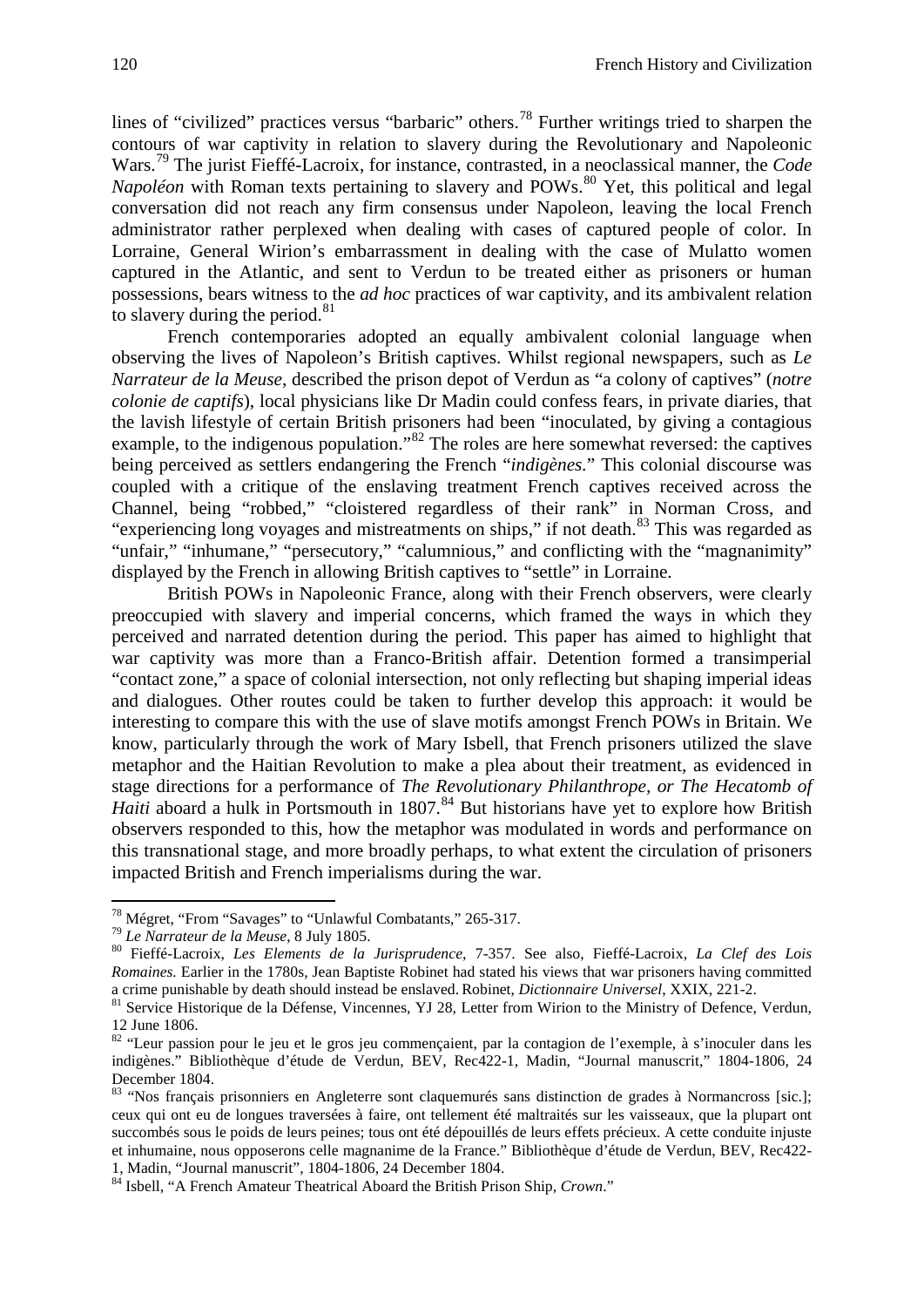War captivity was undoubtedly a catalyst for discussing the boundaries of bondage, after the conflicts. Full of apocryphal and dramatic stories, the maritime memoir published by Louis Garneray, one of the 130,000 French prisoners in Britain, reveals the emotional role of slave metaphors in their retrospective writings. In *Mes Pontons*, he ardently evoked the yoke of his seclusion in colonial terms: "I was determined to undertake anything, confront everything, to shake the dreadful slavery that weighed upon me."<sup>[85](#page-14-0)</sup> Garneray used slavery, a legal system in France at the time of his captivity, to denounce his past experience to a different audience, a post-1848 reader having witnessed the abolition of the institution by the Second French Republic. Other French soldiers, now serving as historians of the conflict, elaborated on this theme, by contrasting, as Maximilien Sébastien Foy puts it, the "degree of liberty" offered by the French State to its foreign detainees with "the slavery and malaise of French prisoners abroad."<sup>[86](#page-14-1)</sup>

Overall, the prevalence of these retrospective slavery metaphors, along with the colonial images invoked in the narrations, poems and plays of their British counterparts and those of their French observers during the period reveal the imperial nature of war detention. This paper aimed to highlight how war captivity intersected French and British colonial imaginations and imperialisms during the conflicts. Exploring this overlooked dimension enables us to relocate Napoleonic experiences of war captivity within a broader imperial context, and to acknowledge the impact of its colonial theatres. It also extricates debates on the "treatment" of prisoners from partisan narratives, by looking at how the captives themselves, their captors and contemporaries placed their transnational experiences within a global frame. Contradictory, multifaceted, pliable to editing concerns, the slavery metaphor served various purposes. Most of these analogies likened the captive's state, rather than their status, to that of slaves, which meant that prisoners of war and slaves were rarely put on par. But these diverse associations of ideas, narrative strategies, and the prisoners' occasional experience of life in colonial outposts such as Mauritius, reveal how closely interlaced coerced mobility and colonialism were in the late eighteenth century.

#### **References**

- Anon. 1806. *Catalogue of Books Belonging to the British Subscription Library, Place de la Cathédrale*. Verdun.
- Anon. 1824. *Recueil des Lois Publiées à Maurice depuis la Dissolution de l'Assemblée Coloniale en 1803, sous le Gouvernement du Général Decaen, jusqu' à la Fin de l'Administration de son Excellence Sir R. T. Farquhar en 1823*. Mauritius.
- Audin, Margaret. 1988. "British Hostages in Napoleonic France: The Evidence with Particular Reference to Manufacturers and Artisans." M.A. diss., University of Birmingham.
- Beckles, Hilary. 1995. "The Concept of 'White Slavery' in the English Caribbean during the Early Seventeenth Century." In *Early Modern Conceptions of Property*, edited by John Brewer and Susan Staves, 572-83. London.

Branda, Pierre and Lentz, Thierry. 2006. *Napoléon, l'Esclavage et les Colonies*. Paris.

<span id="page-14-0"></span><sup>&</sup>lt;sup>85</sup> "Je me sentais déterminé à tout entreprendre, à tout braver, pour secouer l'affreux esclavage qui pesait sur moi". Garneray, Louis. 1851. *Voyages, Aventures et Combats.* I, 28. <sup>86</sup> "Les Français ont été humains, miséricordieux envers les prisonniers. Le degré de liberté et de bien-être qu'on

<span id="page-14-1"></span>leur a accordé contraste avec l'esclavage et le malaise des prisonniers français à l'étranger. Que l'on compare Verdun aux pontons de Plimouth [sic.]!" Foy, *Histoire de la Guerre de la Péninsule sous Napoléon*, 105.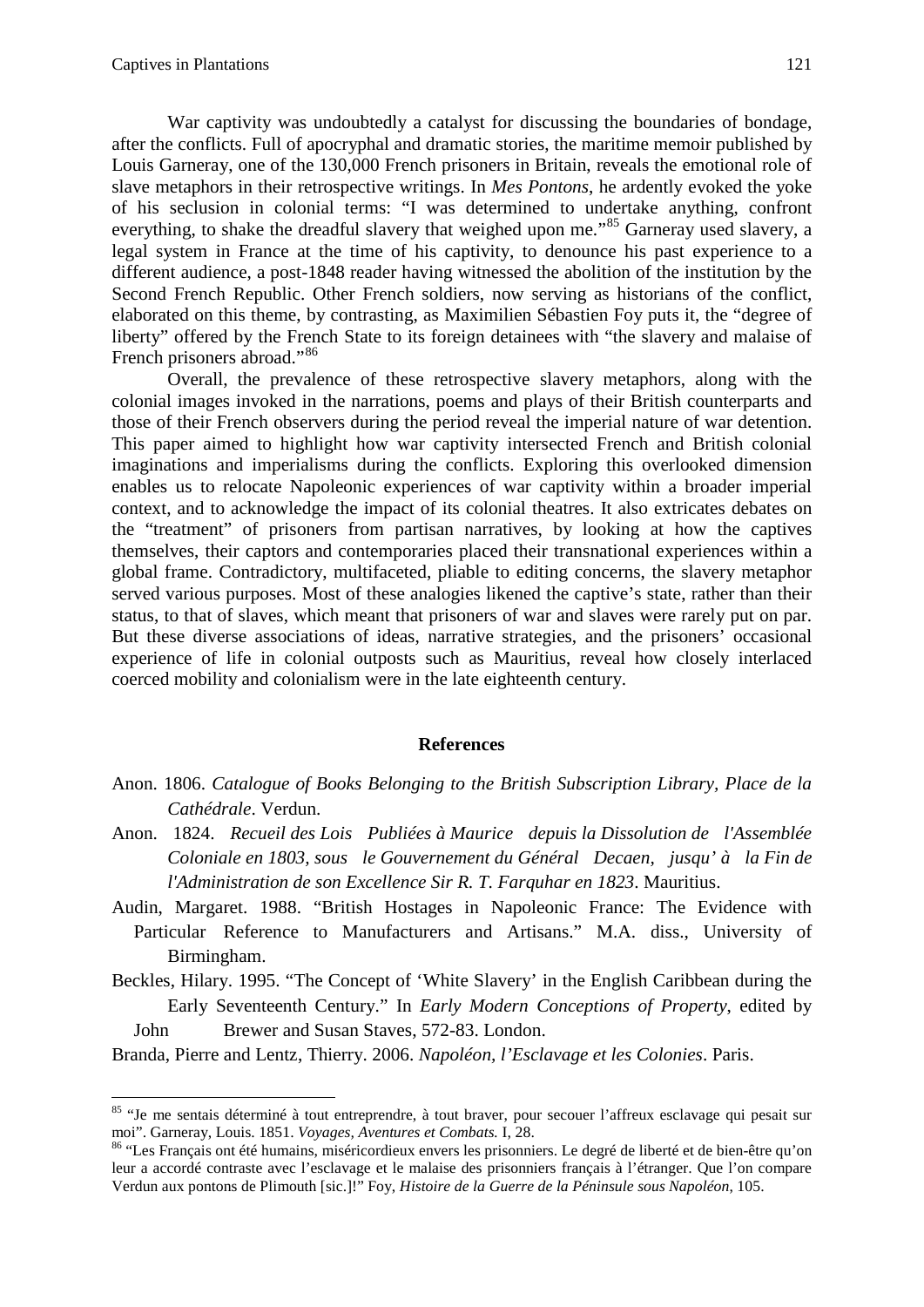- Brown, Anthony J. and Dooley, Gillian, eds. 2005. *Matthew Flinders Private Journal. From 17 December 1803 at Isle de France to 10 July 1814 at London*. Adelaide.
- Brunton, Paul, ed. 2002. *Matthew Flinders: Personal Letters from an Extraordinary Life*. Sydney.
- Burroughs, Robert. 2011. "Sailors and Slaves: The 'Poor Enslaved Tar' in Naval Reform and Nautical Melodrama." *Journal of Victorian Culture* 16, no. 3: 305-323.
- Carter, Marina. 2003. *Companions in Misfortune. Flinders and Friends at the Isle of France, 1803-1810*. London.
- Chamberlain, Paul. 2008. *Hell Upon Water: Prisoners of War in Britain 1793-1815*. Ann Arbor MI.
- Chetail, Vincent and Haggenmacher, Peter, eds. 2011. *Le Droit International de Vattel Vu du XXIe Siècle*. Leiden.
- Clifford, James. 1997. *Routes: Travel and Translation in the Late Twentieth Century*. Harvard.
- Cole, John. 2001. "The Rights of Persons of Colour and of Blacks." In *Between the Queen and the Cabby: Olympe de Gouges's Rights of Woman*. Montreal. 163-84.
- Colley, Linda. 2000. "Going Native, Telling Tales: Captivity, Collaborations and Empire." *Past and Present* 168, no. 1: 170-93.
- . 2002. *Captives: Britain, Empire and the World, 1600-1850*. London.
- . 2003. "Perceiving Low Literature: The Captivity Narrative." *Essays in Criticism* 3: 199-217.
- Crimmin, Patricia. 1996. "Prisoners of War and British Port Communities, 1793-1815." *The Northern Mariner/Le Marin du Nord* 6, no. 4: 17-27.
- Crouin, Caroline. 2005. "Étude Scénographique des Fêtes en Faveur de l'Abolition de l'Esclavage en France (février - juillet 1794)." *Annales Historiques de la Révolution Française* 339 : 55-77.
- Daily, Gavin. 2004. "Napoleon's Lost Legions: French Prisoners of War in Britain, 1803– 1814." *History* 89, no. 295: 361-80.
- Davis, Robert. 2003. *Christian Slaves, Muslim Masters*: *White Slavery in the Mediterranean, The Barbary Coast, and Italy, 1500-1800*. Basingstoke.
- Duché, Elodie. 2014. "Charitable Connections: Transnational Financial Networks and Relief for British Prisoners of War in Napoleonic France, 1803-1814." *Napoleonica. La Revue* 3, no. 21: 74-117.
- Dutton, Thomas. 1806. *The Captive Muse*. Verdun.
- . 1814. *The Captive Muse*. London.
- Ellison, Seacombe. 1838. *Prison Scenes: and Narrative of Escape from France, during the Late War*. London.
- Fieffé-Lacroix. 1807. *Les Elements de la Jurisprudence, Suivis du Détail des Matières Contenues*. Metz.
- . 1809. *La Clef des Lois Romaines.* Metz.
- Flinders, Matthew. 1814. *A Voyage to Terra Australis*. 2 vols. London.
- Foy, Maximilian Sebastian. 1827. *Histoire de la guerre de la péninsule sous Napoléon*. Paris.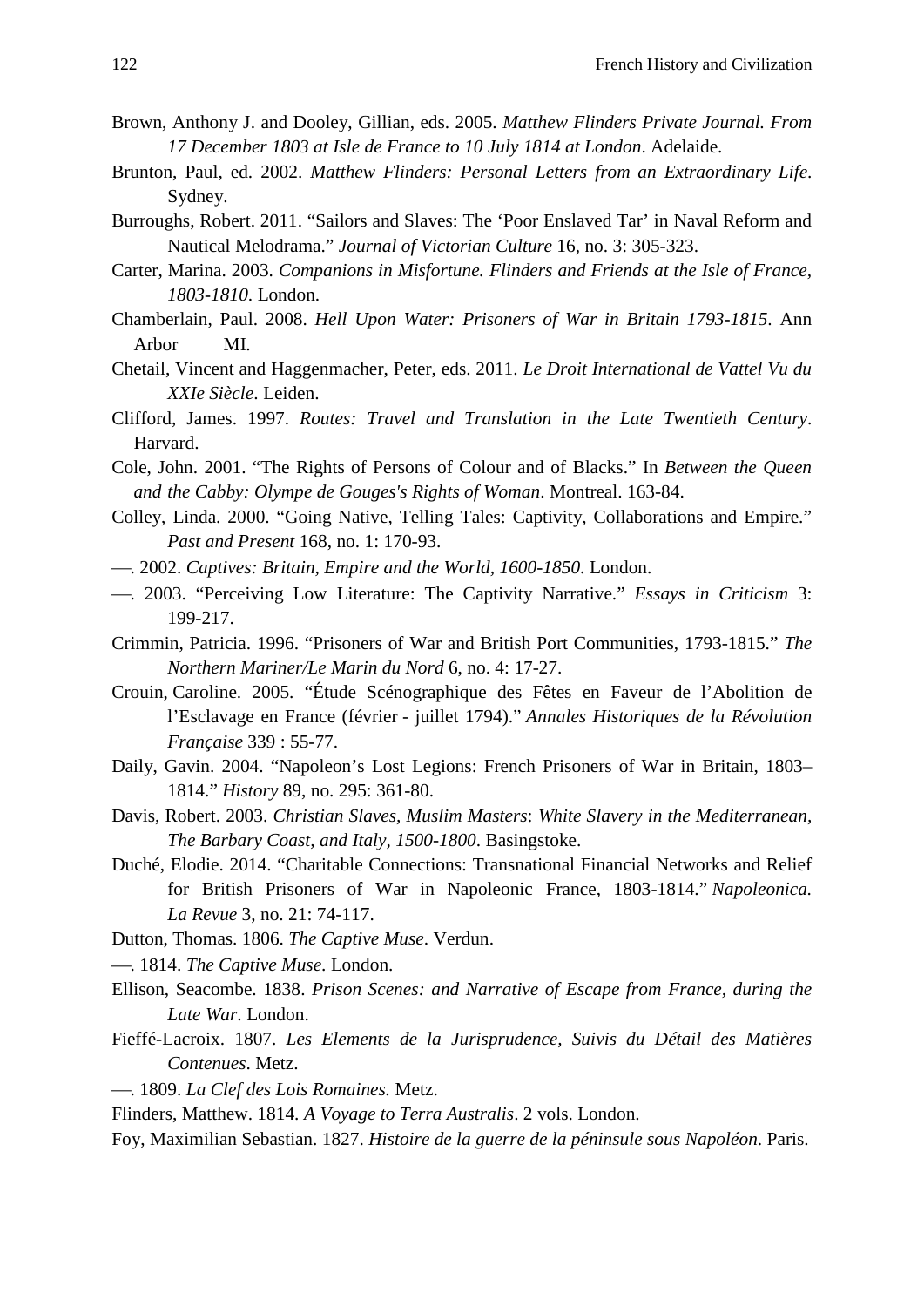- Fraser, Edward. 1914. *Napoleon the Gaoler, Personal Experiences and Adventures of British Sailors and Soldiers during the Great Captivity*. London.
- Friedman, Jonathan. 2002. "From Roots to Routes. Tropes for Trippers." *Anthropological Theory* 2, no. 1: 21-36.
- Gabrielson, Mark J. 2015. "Enlightenment in the Darkness: The British Prisoner of War School of Navigation, Givet, France, 1805-1814." *The Northern Mariner/Le Marin du Nord* 25, no. 1: 7-41.
- Gainot, Bernard. 2014. "Elzéar Morénas en Inde: Anti-esclavagisme et Anti-impérialisme au Début du XIX<sup>e</sup> Siècle." *Annales Historiques de la Révolution Française* 375 : 89-113.
- Gainot, Bernard. 2016. "The Empire Overseas: The Illusion of Restoration." In *Napoleon's Empire: European Politics in Global Perspective*, edited by Ute Planert and Frank Blackaby, 142-156. Basingstoke.
- Garneray, Louis. 1851. *Voyages, aventures et combats. Souvenirs de ma vie maritime*. Paris.
- Girard, Philippe. 2011. *The Slaves Who Defeated Napoléon, Toussaint Louverture and the Haitian War of Independence, 1801-1804.*Tuscaloosa.
- Goldworth Alger, John. 1904. *Napoleon's British Visitors and Captives (1801-1815)*. London.
- Grindal, Peter. 2016. *Opposing the Slavers: The Royal Navy's Campaign of Suppression.* London.
- Guasco, Michael. 2014. *Slaves and Englishmen: Human Bondage in the Early Modern Atlantic World*. Philadelphia.
- Houmeau, Didier. 2011. "Les Prisonniers Britanniques de Napoléon 1<sup>er</sup>, 1803-1814." PhD diss., Université de Tours.
- Isbell, Mary. 2011. "The Handwritten Playbill as Cultural Artifact: A French Amateur Theatrical Aboard the British Prison Ship, *Crown*." *Inquire: Journal of Contemporary Literature* 1, no. 2: http://inquire.streetmag.org/articles/40 (accessed 13 September 2016).
- Johnson, Walter. 2003. "On Agency." *Journal of Social History* 37, no. 1: 113-24.
- Kingston Tuckey, James. 1815. *Maritime Geography and Statistics*. 4 vols. London.
- Lambert, Andrew. 2009. "Slavery, Free Trade and Naval Strategy, 1840-1860." In *Slavery, Diplomacy and Empire: Britain and the Suppression of the Slave*, edited by Keith Hamilton and Patrick Salmon, 65-80. Brighton.
- Lawrence, James. 1810. *A Picture of Verdun, or the English Detained in France*. 2 vols, London.
- . 1813. *The Englishman at Verdun or, the Prisoner of Peace: A Drama in Five Acts*. London.
- Lewis, Michael. 1962. *Napoleon and His British Captives*. London.
- Linebaugh, Peter. 2000. *The Many-Headed Hydra: Sailors, Slaves, and the Atlantic Working Class in the Eighteenth Century*. London.
- Lloyd, Clive. 2007. *A History of Napoleonic and American Prisoners of War 1756-1816: Hulk, Depot and Parole*. 2 vols. Woodridge.
- Matar, Nabil. 2001. "Introduction: England and Mediterranean Captivity, 1577-1704." In *Piracy, Slavery, and Redemption: Barbary Captivity Narratives from Early Modern England*, edited by Daniel Vitkus, 1-52. New York.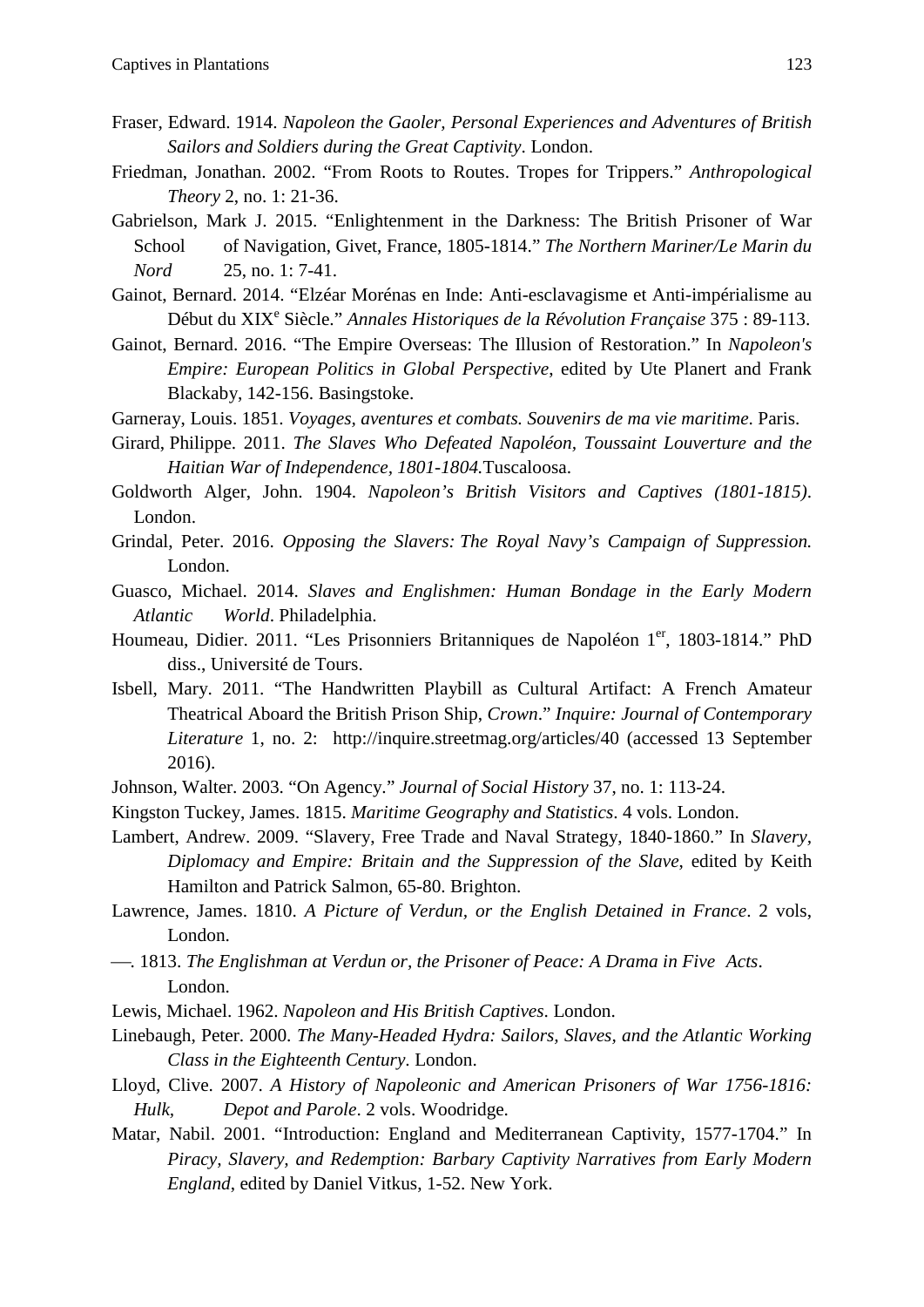- Mégret, Frédéric. 2006. "From 'Savages' to 'Unlawful Combatants': A Postcolonial Look at International Laws 'Other'." In *International Law and its "Others"*, edited by Anne Orford, 265-317. Cambridge.
- Moran, Dominique and Piacentini, Laura and Pallot, Judith. 2012. "Disciplined Mobility and Carceral Geography: Prisoner Transport in Russia." *Transactions of the Institute of British Geographers* 37: 446-460.
- Morieux, Renaud. 2013. "French Prisoners of War, Conflicts of Honour, and Social Inversions in England, 1744-1783." *The Historical Journal* 56, no. 1, 55-88.
- Pratt, Mary Louise. 2008. *Imperial Eyes, Travel Writing and Transculturation*. Abingdon.
- Quilley, Geoff. 2013. "Of Sailors and Slaves: Portraiture, Property, and the Trials of Circum-Atlantic Subjectivities, c.1750–1830." In *Slave Portraiture in the Atlantic World*, edited by Agnes Lugo-Ortiz and Angela Rosenthal, 171-200. Cambridge.
- Regent, Frédéric. 2004. *Esclavage, Métissage, Liberté. La Révolution Française en Guadeloupe. 1789-1802*. Paris.
- Robinet, Jean Baptiste. 1782. *Dictionnaire Universel des Sciences Morale, Économique, Politique*. Paris.
- Rothman, Natalie. 2012. *Brokering Empire: Trans-Imperial Subjects between Venice and Istanbul*. Ithaca.
- Ruellan, Charles. 1946. "Prisonniers de Guerre Français et Anglais au XVIIIe Siècle." *Revue de la Défense Nationale*, no.11, 646-658.
- Rushforth, Brett. 2012. *Bonds of Alliance: Indigenous and Atlantic Slaveries in New France*. Williamsburg, VA.
- Scarr, Deryck. 1998. *Slaving and Slavery in the Indian Ocean*. Basingstoke.
- Serna, Pierre. 2009. "L'Insurrection, l'Abolition de l'Esclavage et le Pouvoir Exécutif ou les Trois Fondements Originaux de la République des Droits Naturels selon 'Théophile Mandar'." In *Républicanismes et Droit Naturel. Des Humanistes aux Révolutions des Droits de l'Homme et du Citoyen*, edited by Marc Belissa, Yannick Bosc and Florence Gauthier, 135-160. Paris.
- , translated by Alexis Pernsteiner. 2013. "Every Revolution Is a War of Independence." In *The French Revolution in Global Perspective*, edited by Suzanne Desan, Lynn Hunt and William Max Nelson, 165-182. Ithaca.
- Stanziani, Alessandro. 2014. *Sailors, Slaves, and Immigrants: Bondage in the Indian Ocean World, 1750–1914*. Basingstoke.
- Steedman, Carolyn. 2013. *An Everyday Life of the English Working Class: Work, Self and Sociability in the Early Nineteenth Century*. Cambridge.
- Story, William. 1815. *A Journal Kept in France, during a Captivity of More Than Nine Years Commencing the 14th Day of April 1805 and Ending the 5th Day of May 1814*. London.
- Sturt, Charles. 1810. *The Real State of France, in the Year 1809; with an Account of the Treatment of the Prisoners of War, and Persons Otherwise Detained in France*. London.
- Swaminathan, Srividhya. 2009. *Debating the Slave Trade: Rhetoric of British National Identity, 1759-1815*. Abingdon.